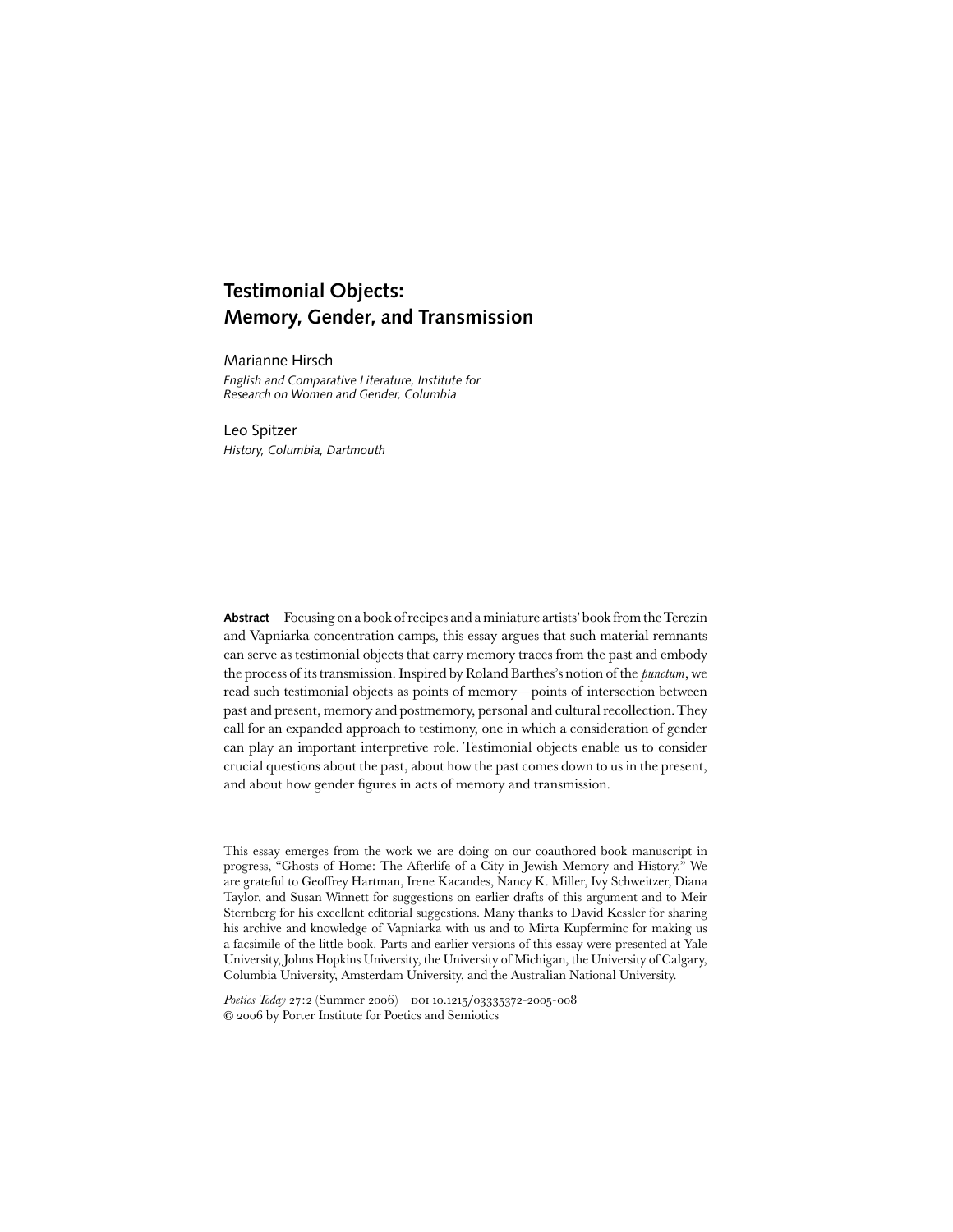# The First Book

Between 1942 and 1944, Mina Pächter and several of her women neighbors interned in the Terezín (Theresienstadt) camp undertook a remarkable project: together they reconstructed, from memory, and wrote down, in German, on small scraps of paper the meal recipes that they had routinely prepared in prewar times. Even while they themselves were barely surviving on potato peels, dry bread, and thin soup, they devoted their energy to recalling recipes for potato and meat dumplings, stuffed goose neck, and goulash with Nockerl; for candied fruits, fruit rice, baked matzos, plum strudel, and Dobosch torte. Many of them had inherited these recipes from their mothers, and in writing them down, they used them not only to remember happier times or to whet their mouths through recollection but—more importantly—as a bequest addressed to future generations of women. Before her death in Terezín in 1944, Mina Pächter entrusted the assembled recipes to a friend, Arthur Buxbaum, asking him to send them to her daughter in Palestine if he should somehow survive. Arthur Buxbaum did survive, but it took twenty-five years and several other intermediaries for the mother's package to reach her daughter, Anny Stern, who had since moved to the United States. Another twenty years later, in 1996, the recipes were published in the original German and in English translation, in a book edited by Cara De Silva and entitled In Memory's Kitchen: A Legacy from the Women of Terezín.

Nowadays, sixty years after the end of World War II, children of victims and survivors of the Holocaust, dispersed throughout the world, are still discovering such legacies as the recipe book from Terezín among their parents' possessions and are still trying to scrutinize the objects, images, and stories that have been bequeathed to them—directly or indirectly—for clues to an opaque and haunting past. In recent years, a powerful memorial aesthetic has developed around such material remnants from the European Holocaust. The writings and artistic productions of, for example, Art Spiegelman, Patrick Modiano, Anne Michaels, Carl Friedman, W. G. Sebald, Christian Boltanski, Annette Messager, Mikael Levin,Tatana Kellner, Shimon Attie, and Audrey Flack reflect this type of creative engagement. In the course of our own work on the history and memory of Czernowitz (Cernăuți), the central European city where Marianne's parents grew up and survived the war, we too have received memorabilia from prewar days and from the ghettos and camps associated with the Holocaust in Romania (figure 1), and we have wondered how we might best respond to their demands.

The study of such personal and familial material remnants calls for an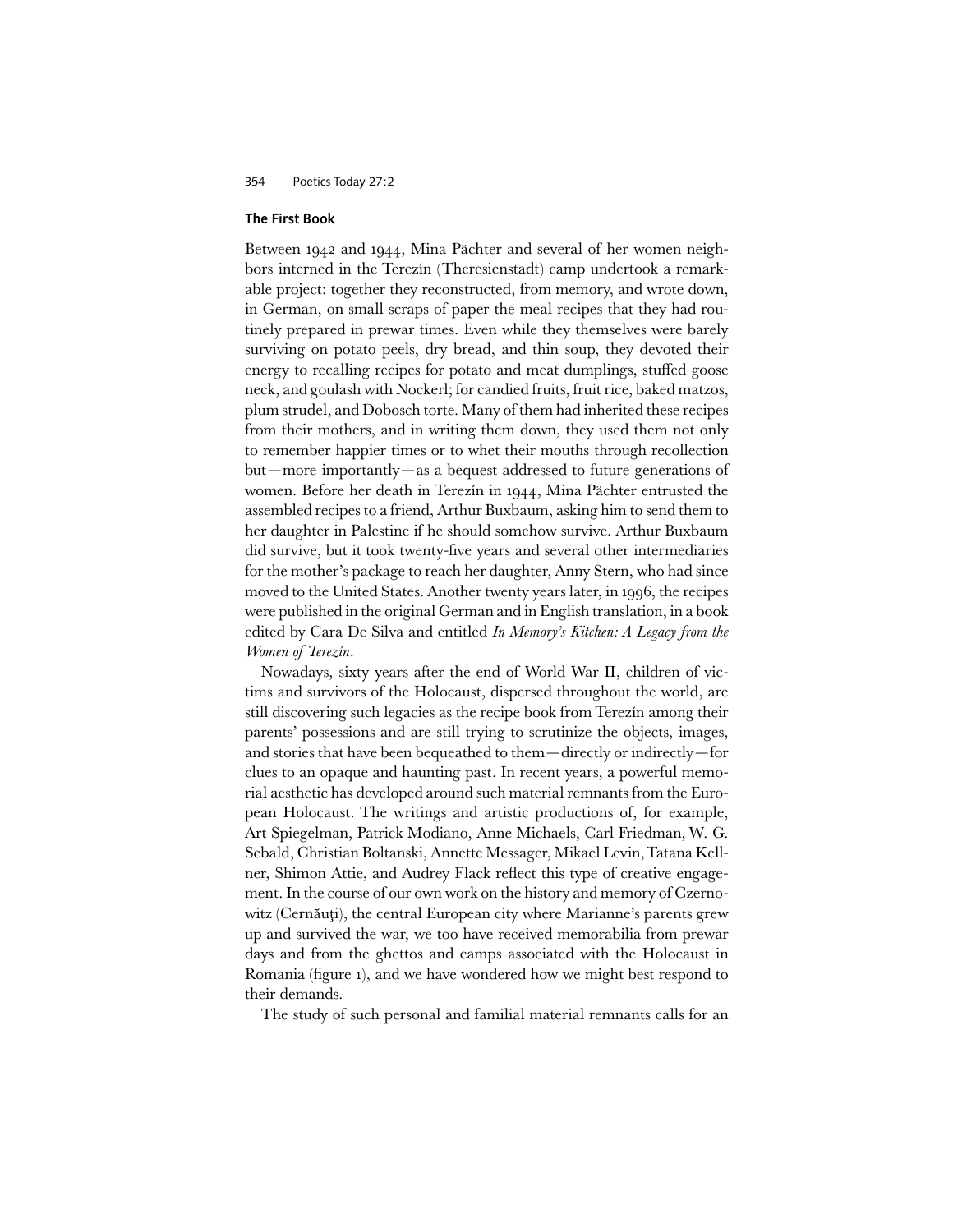

Figure 1 "Entrance to Vapniarka." Drawing by Leibel and Ilie. Courtesy Kessler family archive.

expanded understanding of testimony. Such remnants carry memory traces from the past, to be sure, but they also embody the very process of its transmission. Now, at a moment in Holocaust studies when, with the passing of the first generation, we increasingly have to rely on the testimonies and representations of members of the second and third generations, we need to scrutinize the "acts of transfer," as Paul Connerton (1989: 39-40) has termed them, by which memory has been passed down over the years. In such ''acts of transfer'' Connerton would include narrative accounts, commemorative ceremonies, and bodily practices—but we would also add the bequest of personal possessions and the transmission and reception of their meanings to his categories of analysis. Indeed, for anyone willing to subject them to informed and probing readings, material remnants can serve as testimonial objects enabling us to focus crucial questions both about the past itself and about how the past comes down to us in the present.

In Memory's Kitchen, for example, carries powerful personal, historical, cultural, and symbolic meanings that far exceed its deceptively ordinary contents, drawn from the domestic everyday world of its authors.We cannot cook from the recipes in this volume—most of them leave out ingredients or steps, or they reflect wartime rationing by calling for make-do substitutes (for butter or coffee, for example) or by making eggs optional. But we can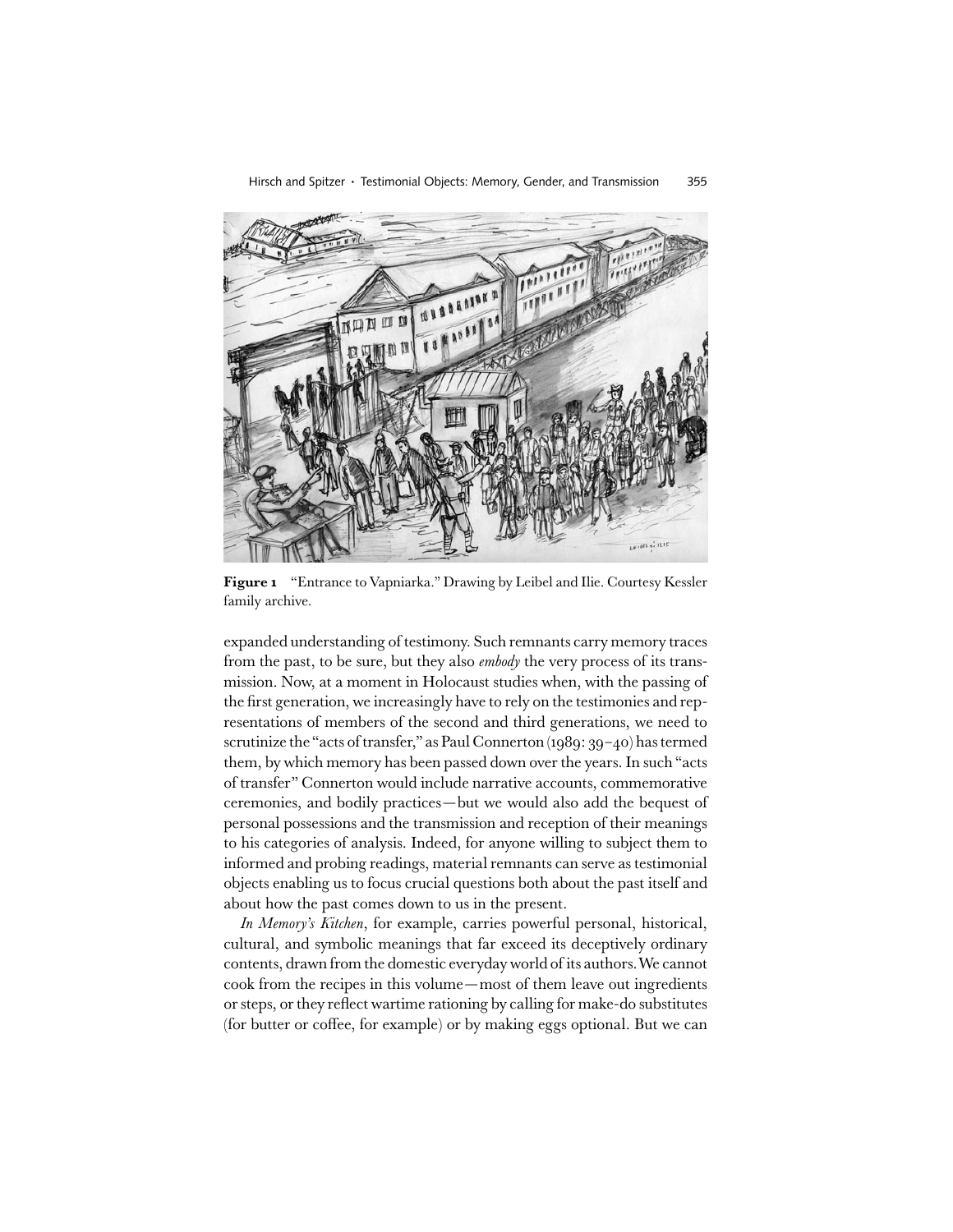certainly use them to try to imagine a will to survive and the determined commitment to community and collaboration that produced this extraordinary book. For persons familiar with the history of the Terezín ghetto, moreover, the recipe collection becomes a testament to the power of memory and continuity in the face of brutality and dehumanization.<sup>1</sup> Evoking shared transcultural associations of food and cooking with home and domesticity, the recipe writers also, paradoxically, enable us to imagine hunger and food deprivation through the moving and extraordinarily detailed fantasies of cooking and eating that their fragmentary efforts reveal. The recipe collection testifies to the women's desire to preserve something of their past world, even as that world was being assaulted, and it attests to their own recognition of the value of what they had to offer as women—the knowledge of food preparation.

As a book of recipes created and exchanged among women and bequeathed from mother to daughter, In Memory's Kitchen thus invites us to think about how acts of transfer may be gendered and how to engender feminist readings. The recipes embody and perpetuate women's cultural traditions and practices both in their content and in the commentary that accompanies some of them (one, for example, is called ''Torte (sehr gut)'' [''Torte (very good)'']). But in a book about food created in a concentration camp, considerations of gender also quickly disappear from view as we consider the Nazi will to exterminate all Jews and to destroy even the memory of their ever having existed. This text, therefore, also illustrates some of the well-known hesitations about using gender as an analytic category in relation to the Holocaust: the fear of thereby detracting attention from the racializing categorizations that marked entire groups for persecution and extermination. If those targeted for extermination were utterly dehumanized and stripped of subjectivity by their oppressors, were they not also degendered? Gender, in circumstances of such extreme persecution and trauma, may well be an immaterial, even offensive, category. As

1. Terezín (known asTheresienstadt in German) was built by the Hapsburg emperor Joseph II as a walled military garrison town and was named after his mother, the empress Maria Theresa. Connected to this fortified town was a smaller fortification that was used as a military and political prison. In 1940, after Czechoslovakia fell under Nazi control, this ''small fort'' became a Gestapo prison, and in 1941 the larger fortified town, called by the Nazis ''Ghetto Theresienstadt,'' began to be used as a Jewish concentration and transit camp. Although tens of thousands of persons died there and multiple thousands more were deported to extermination camps in Poland until Terezín was liberated in 1945, Nazi propagandists presented the camp as a ''model Jewish settlement.'' There they sanctioned—but, for the most part, compelled—artistic and cultural production by inmates for propaganda newsreels and staged social and cultural events to convince International Red Cross visitors in 1944 of the positive nature and high quality of their Jewish ghetto resettlement schemes. See Adler 1958; Schwertfeger 1989; Troller 1991; Chádková 1995.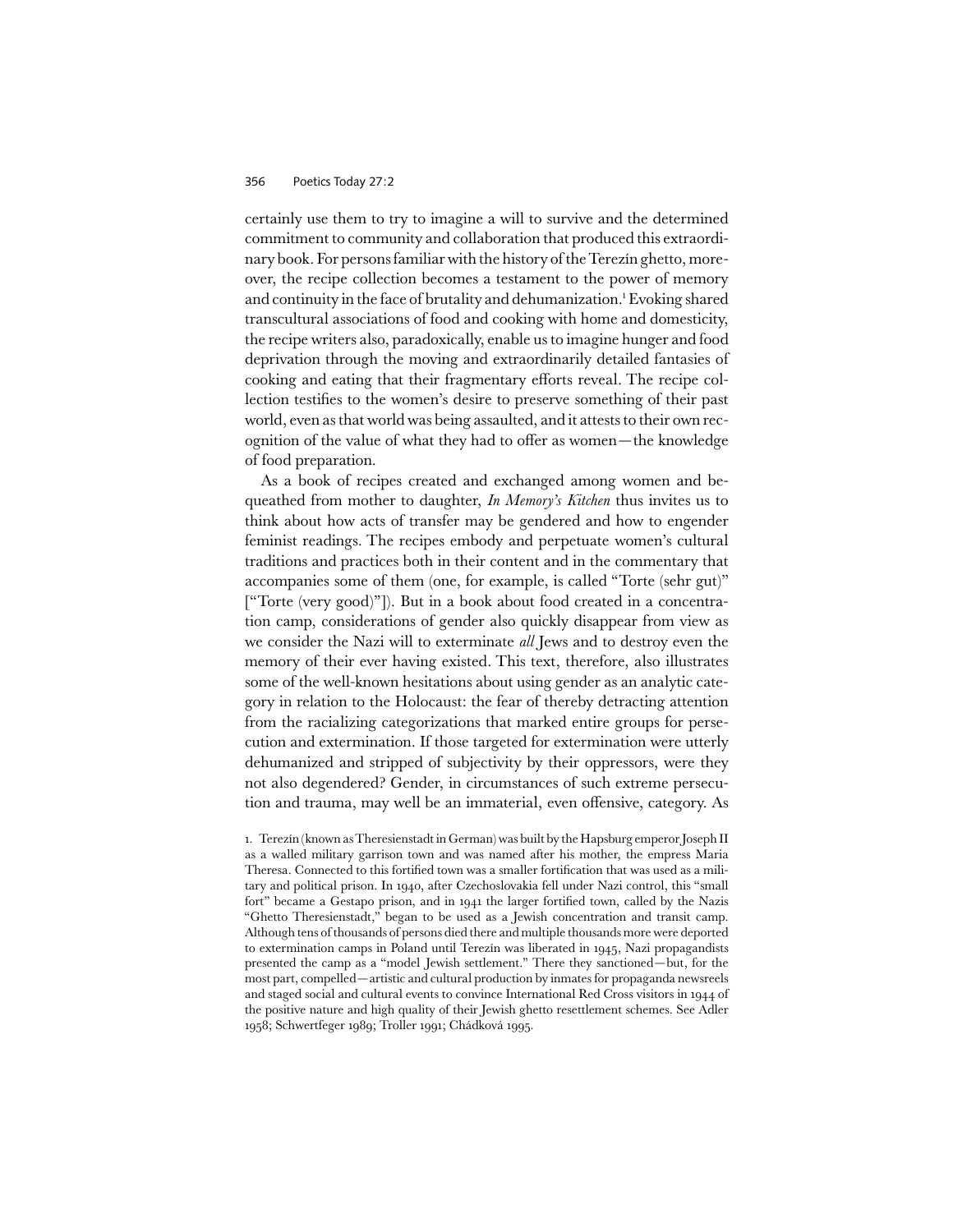Claire Kahane (2000: 162) has put it: ''If hysteria put gender at the very center of subjectivity, trauma, in its attention to the assault on the ego and the disintegration of the subject, seems to cast gender aside as irrelevant."<sup>2</sup> Hunger and thus food, after all, is an ever-present concern of every Holocaust victim. It is a persistent topic in every testimony and every memoir, regardless of the victim's gender or other identity markers. This extends even to accounts of food preparation, which, perhaps in less sophisticated form, preoccupied male as well as female prisoners throughout Nazi ghettos and camps.<sup>3</sup>

Kahane (2000: 162) goes on to ask: ''Does feminist theory of the past several decades make a difference in my reading of Holocaust narratives?... Could—and should—the Holocaust even be considered within the context of gender?'' In response, the book of recipes from Terezín does raise significant historical questions about the role of gender then, in the ghettos and camps, and representational questions about its role now, in our readings of those experiences. Far from being irrelevant, we would say that a feminist reading and a reading of gender constitute, at the very least, compensatory, reparative acts. If the Nazis degendered their victims, must we not make a point of considering the effects of gender, even when these cannot always be kept clearly in view? In fact, we have been interested in looking at gender precisely when it recedes to the background, when it appears to be elusive or even irrelevant. Our broader aim in this essay is to suggest a reframing of the discussion of gender in Holocaust studies. On the one hand, we want to avoid what we see as an unfortunate and all too common polarity between erasing difference and exaggerating it to the point of celebrating the skills and qualities of women over those of men. On the other hand, we would like to get beyond "relevance" or "appropriateness" as categories.<sup>4</sup> As we will show in a detailed reading of another handmade book from a concentration camp—our own testimonial object from Vapniarka in Romania gender is always relevant, if not always visible.

2. For an analysis of dehumanization as a form of degendering, see, for example, Spillers 1987; Hirsch and Spitzer 1993; Hartman 1997.

3. Israeli archives (Beit Theresienstadt at Givat Chaim-Ichud) even contain one recipe collection written by a man, Jaroslav Budlovsky, and there is also another recipe book written by male prisoners of war in the Philippines during World War II titled Recipes Out of Bilibid (De Silva 1996: xxx).

4. There is a substantial and contested literature on women's experiences in the Holocaust that distinguishes it from the experiences of men. See, for example, Katz and Ringelheim 1983; Ringelheim 1984, 1990; Goldenberg 1990; Rittner and Roth 1993; Baumel 1998; Ofer and Weitzman 1998; Kramer 1999; Baer and Goldenberg 2003; Tec 2003. For feminist analyses of gender and the memory and memorialization of the Holocaust that foreground issues of representation, see Hirsch and Spitzer 1993; Hirsch and Smith 2002; Horowitz 2000, 2001; Kahane 2000; Eschebach et al. 2002; Hirsch 2002; Bos 2003.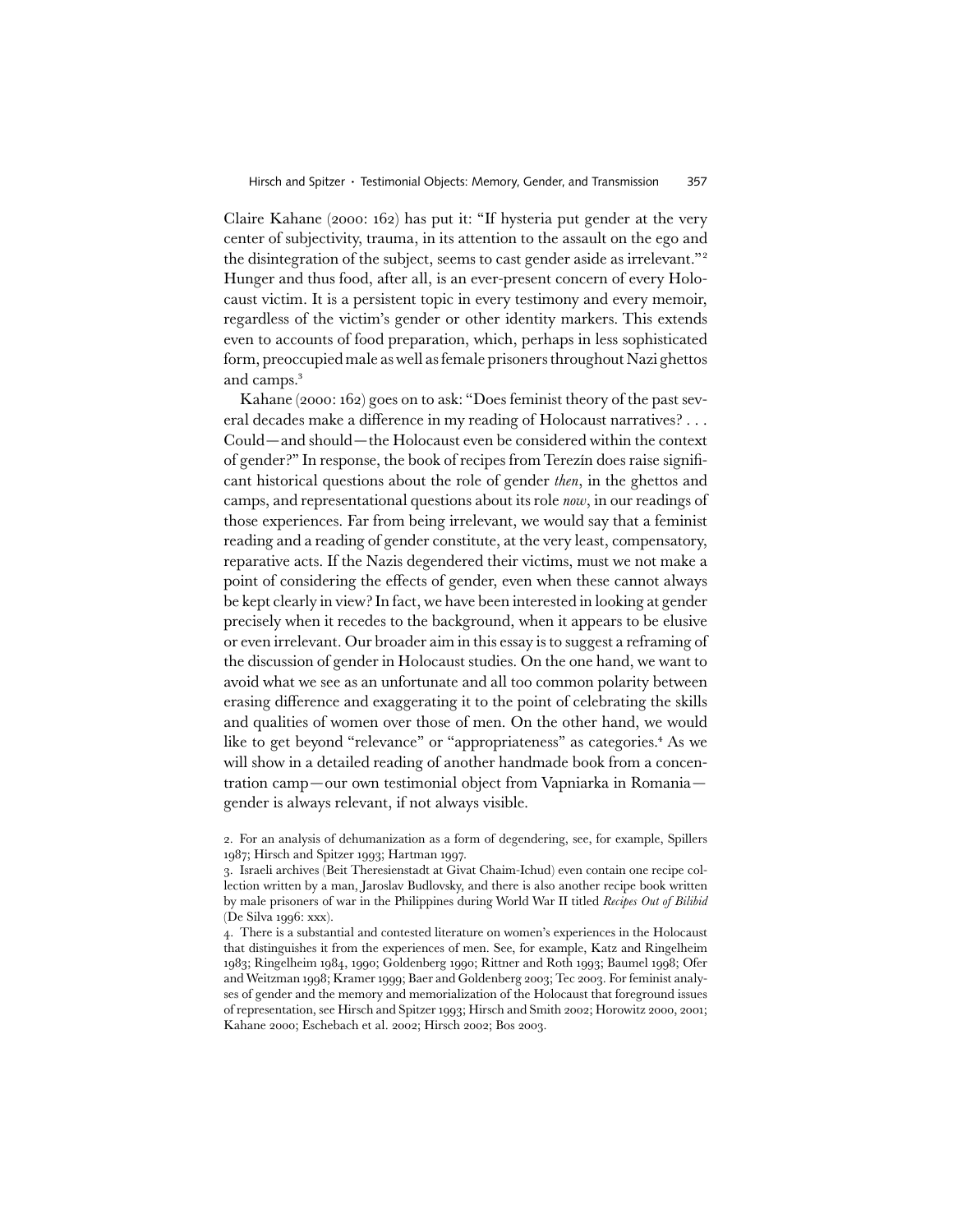### Points of Memory

What type of intervention can a feminist reading make when gender virtually disappears from view? We have found Roland Barthes's suggestive writings on photography and mourning helpful in this regard.We propose to use Barthes in the service of a feminist reading of testimonial objects, a reading that not only interrogates gender but is also more broadly inspired by feminist assumptions and commitments.<sup>5</sup>

Barthes's much discussed notion of the punctum has inspired us to look at images, objects, and memorabilia inherited from the past as ''points of memory''—points of intersection between past and present, memory and postmemory, personal remembrance and cultural recall.<sup>6</sup> The term *point* is both spatial—such as a point on a map—and temporal—a moment in time; and it thus highlights the intersection of spatiality and temporality in the workings of personal and cultural memory. The sharpness of a point pierces or punctures: like Barthes's punctum, points of memory puncture through layers of oblivion, interpellating those who seek to know about the past. A point is also small, a detail, and thus it can convey the fragmentariness of the vestiges of the past that come down to us in the present partial recipes on scraps of paper. In addition, such remnants are useful for purposes of remembrance—in order to help generate remembrance—another meaning of the term "point." And points of memory are also *arguments* about memory—objects or images that have remained from the past, containing ''points'' about the work of memory and transmission. Points of memory produce piercing insights that traverse temporal, spatial, and experiential divides. As points multiply, they can convey the overlay of different temporalities and interpretive frames, resisting straightforward readings or any lure of authenticity.

Following Barthes, then, we might say that while some remnants merely give information about the past, like the *studium*, others prick and wound and grab and puncture, like the *punctum*—unsettling assumptions, exposing the unexpected, suggesting what Barthes calls ''a subtle beyond'' or the

6. On postmemory, see Liss 1998; Hirsch 1997, 2001, 2002. We have developed the notion of ''points of memory'' in relation to Barthes and the punctum in several related essays: see especially Hirsch and Spitzer 2005. Barthes's compelling discussion of the relationship of photography to death has inspired much of the vast literature on visuality, photography, and the Holocaust and on the transmission of affect in the act of memory: see especially Hüppauf 1997; van Alphen 1997, 2005; Zelizer 1998, 2001; Baer 2000, 2002; Morris 2001; Eigler 2001; Harris 2001; Hornstein and Jacobowitz 2002; Yacobi 2002.

<sup>5.</sup> For other feminist readings of *Camera Lucida*, or the use of Barthes in the service of feminist analysis, focusing on Barthes's discussion of the detail, see especially the brilliant discussion in Schor 1987; on the relationship of photography to death and to the mother, see especially Kritzman 1988; Jones 2002; Phelan 2002; Gallop 2003.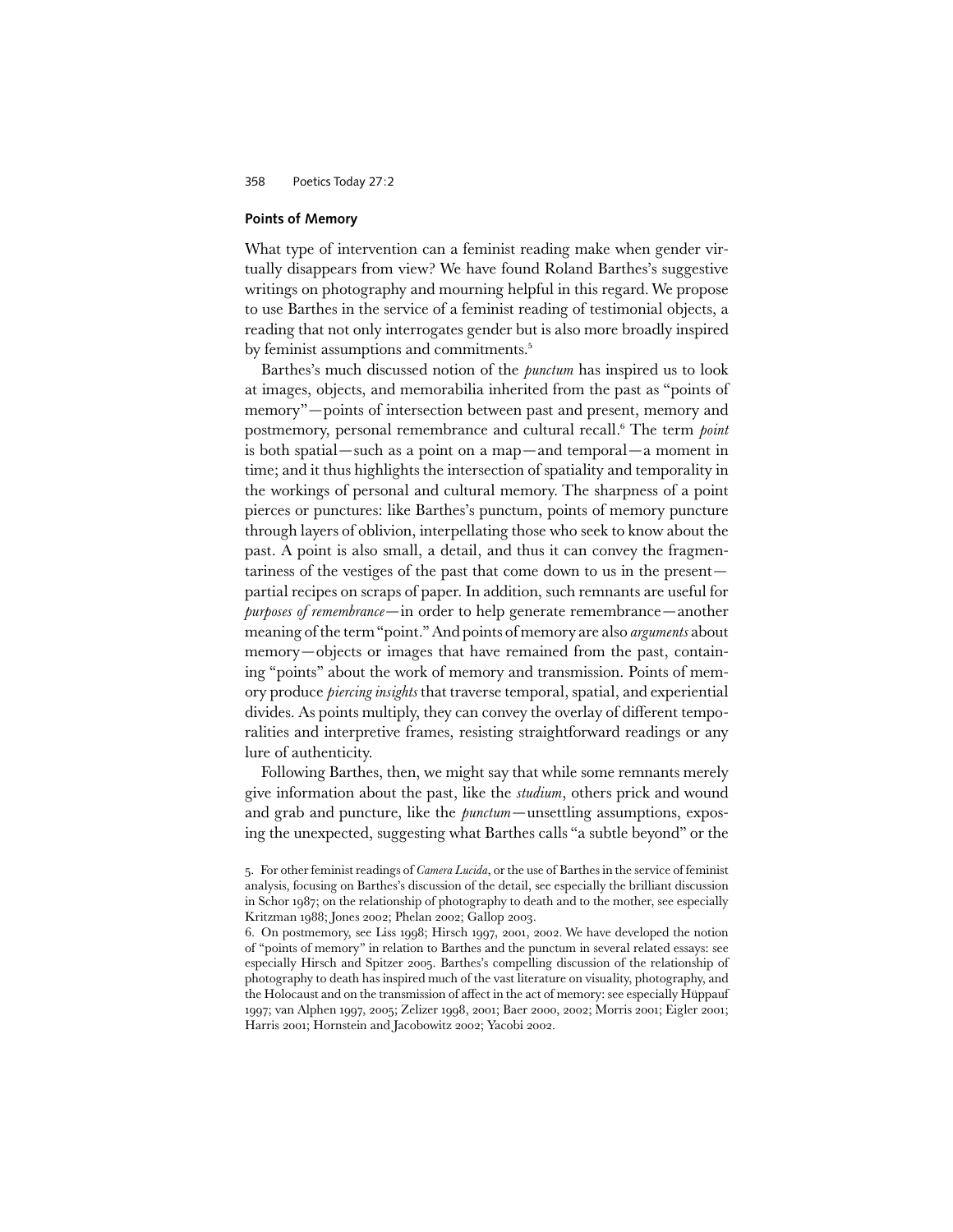''blind field'' outside the frame.7 For Barthes, the punctum is first a detail: a pearl necklace, for example, or a pair of lace-up shoes in a family portrait taken by James van der Zee in 1926 (Barthes 1981: 44). It is a detail only he notices, often because of some personal connection he has with it: he is interested in the necklace because someone in his own family had worn a similar one.This acknowledged subjectivity and positionality, this vulnerability, and this focus on the detail and the ordinary and everyday—all these also belong to feminist reading practices.

And yet, even though it is largely subjective and individual, the memorial punctum is also mobilized by collective and cultural factors.The meanings of the coffee substitute in the Terezín recipe book, or of the pointed collar or the bad teeth in the images in Barthes's Camera Lucida, are derived from a cultural/historical rather than a personal/familial repertoire. A point of memory emerges in an encounter between subjects—the mother who wanted her daughter to receive the recipes assembled in the camp, the daughter who receives those recipes from beyond the grave and who transmits them to others, along with her memory of her mother. As encounters between subjects, as acts of reading personal as well as cultural meanings, points of memory are contingent upon the social factors that shape those subjects and upon how those subjects experience them—factors such as class, age, race, religion, gender, and power and the intersections between them. But as acts of reading, they also expose historical and cultural codes, codes marked by gender and other factors. In both these ways, testimonial objects and images, bequeathed and inherited, can focus and keep visible the elusive question of gender in relation to cultural memory. For Barthes, the punctum is precisely about visibility and invisibility—once a particular detail, however off-center, interpellates him, it screens out other parts of the image, however central or primary these might initially have appeared (ibid.:  $49-51$ ). This sort of "insistent gaze," as he terms it, this search for what might lie outside the frame, may well be what it takes to keep gender in focus when one is talking about the Holocaust.

In the second part of *Camera Lucida*, Barthes (ibid.: 96) elaborates his discussion of the punctum, stating: ''I now know that there exists another punctum (another 'stigmatum') than the 'detail.' This new punctum, which is no longer of form but of intensity, is Time, the lacerating emphasis of the noeme ('that-has-been'), its pure representation.'' The punctum of time is precisely that incongruity or incommensurability between the meaning of a given object then and the one it holds now. It is the knowledge of the

<sup>7.</sup> Among the numerous insightful discussions of Barthes's notion of the punctum, see Rabaté 1997; Derrida 2001; Olin 2002; Fried 2005; Prosser 2005.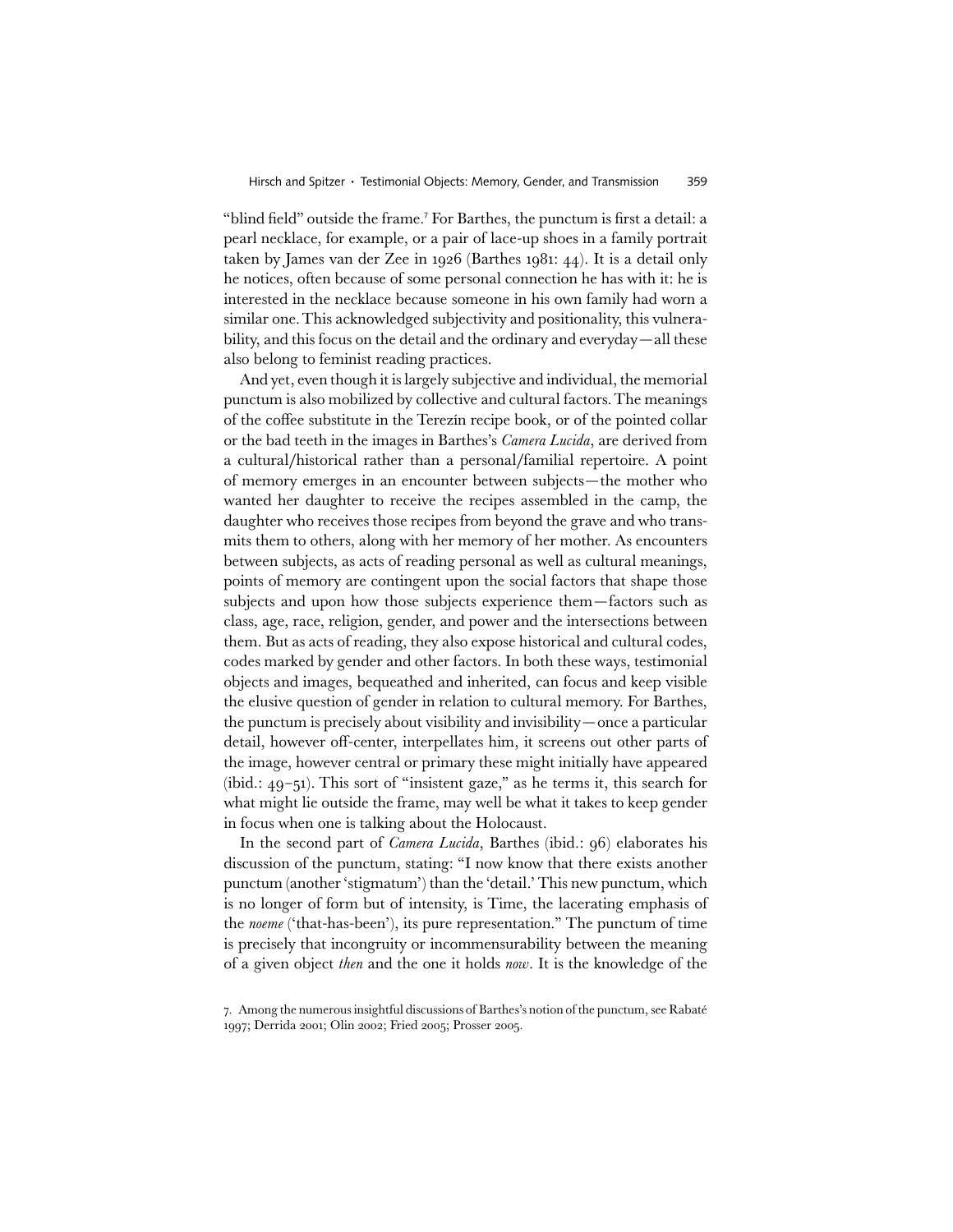inevitability of loss, change, and death. And that inevitability constitutes the lens through which we, as humans, look at the past. The photograph, Barthes (ibid.) says (and, we might add, the testimonial object), ''tells me death in the future.''

But looking beyond Barthes's own frame, through a lens primarily focused on war and destruction, we might suggest that death does not preoccupy us all in the same ways.What if death is untimely, violent, or genocidal? Wouldn't that make the temporal disjunction between then and now utterly unbearable? In ordinary circumstances, people who use or produce the objects that survive them, or who are depicted in photographic images, face indeterminate futures that are made poignant by the certainty we bring to them in retrospect. In the context of genocide, however, intended victims actually anticipate their own untimely deaths in a *near* future. In the images or objects that emerge from such traumatic circumstances, the act of hope and resistance against that knowledge may well be the punctum. Our work of reading entails juxtaposing two incommensurable temporalities and exposing the devastating disjunction between them. It is a question of scale—the smaller the hope, the greater the courage required to resist. This is precisely the paradox we find in the recipes from Terezín and also in the little book from Vapniarka to which we will now turn.

# The Second Book

This little book (figure 2) came to us through the family archive of a cousin, David Kessler, the son of Arthur Kessler, a medical doctor who, along with a group of others accused of communist or antigovernment activities during the early war years, had been deported in 1942 from the city of Czernowitz/Cernăuți to the Vapniarka concentration camp in what was then referred to as Transnistria (see figure 3).<sup>8</sup> When Arthur Kessler was diagnosed with Alzheimer's disease in Tel Aviv in the early 1990s, his son David inherited a number of boxes containing documents and memorabilia from his father's experiences in Vapniarka in 1942–43. In subsequent years, David Kessler, now an engineer in Rochester, New York, spent much of his free time sorting and cataloging the items that would teach him about events his father had mentioned only rarely and that father and son could no longer discuss during their regular visits over the last decade of Arthur Kessler's life. Vapniarka was a camp run by the Romanians (allied with the Germans) for political prisoners, communists, and other dissidents, most of

8. On Transnistria and Vapniarka, see Fischer 1969; Ancel 1986; Benditer 1995; Carmelly 1997; Carp 1994; and Ioanid 2000. See also Hirsch and Spitzer forthcoming.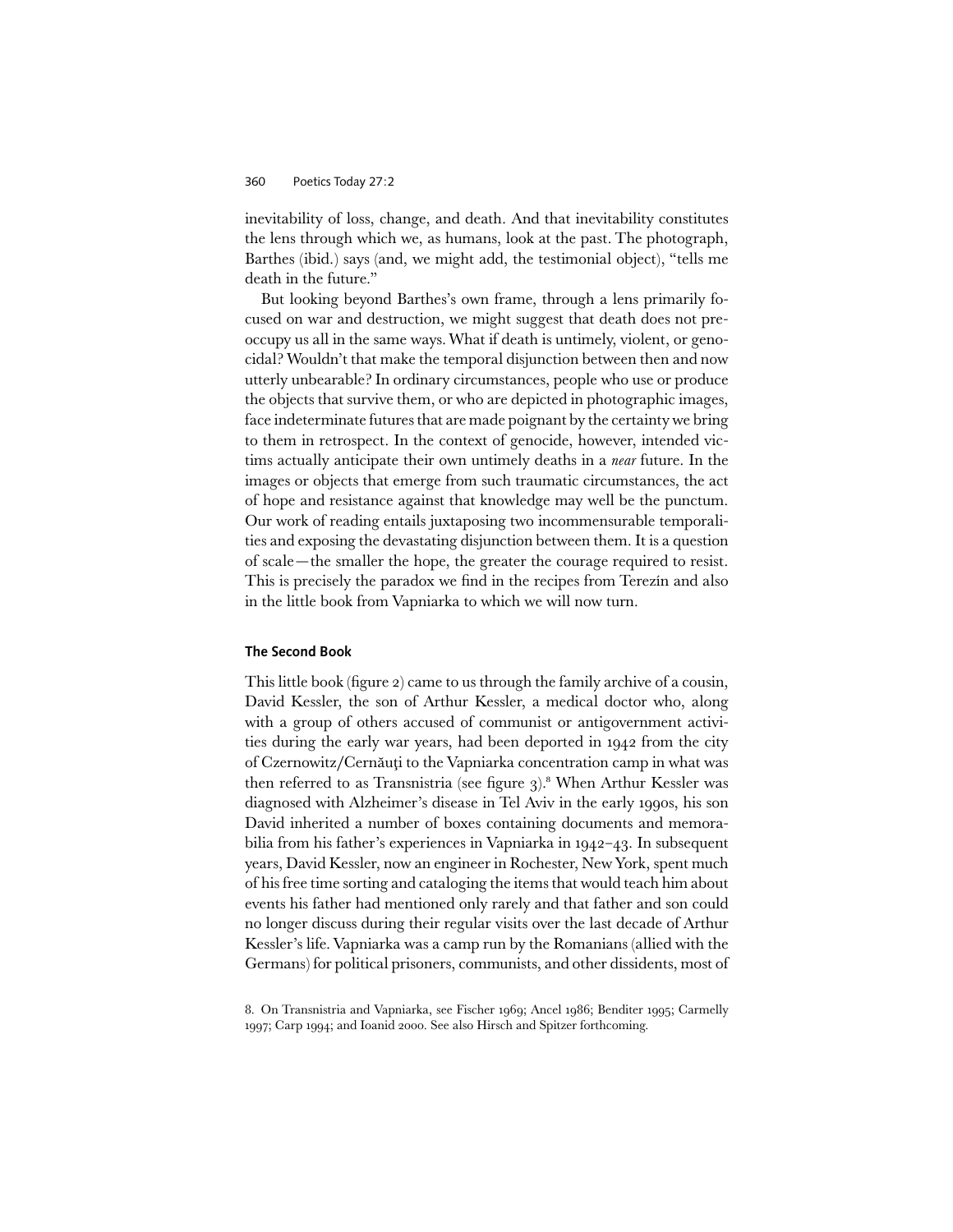

Figure 2 The little book. Courtesy Kessler family archive.

them Jews, and it housed not only men, but also women and some children. This family archive has been invaluable to us in our research into the painful history of the virtually unknown and highly unusual Vapniarka camp and the deliberately induced *lathyrismus* disease that maimed or killed many of the inmates there.

Throughout David's childhood and youth, the camp's existence had been constituted for him through his father's fractured stories, through his encounters with other camp survivors, and through silences, whispers, and the power of his own fantasies and nightmares. He told us:

I knew about this mysterious place called Transnistria and that there is some place called Vapniarka there, that it was a camp. But nothing specific.You could not not hear about it. There was a string of people coming to our house on crutches. I knew the people, we were surrounded by them.They had special cars, built especially for them. My dad took care of them. It was all part of my surroundings. And my father would say in German, ''There are some things children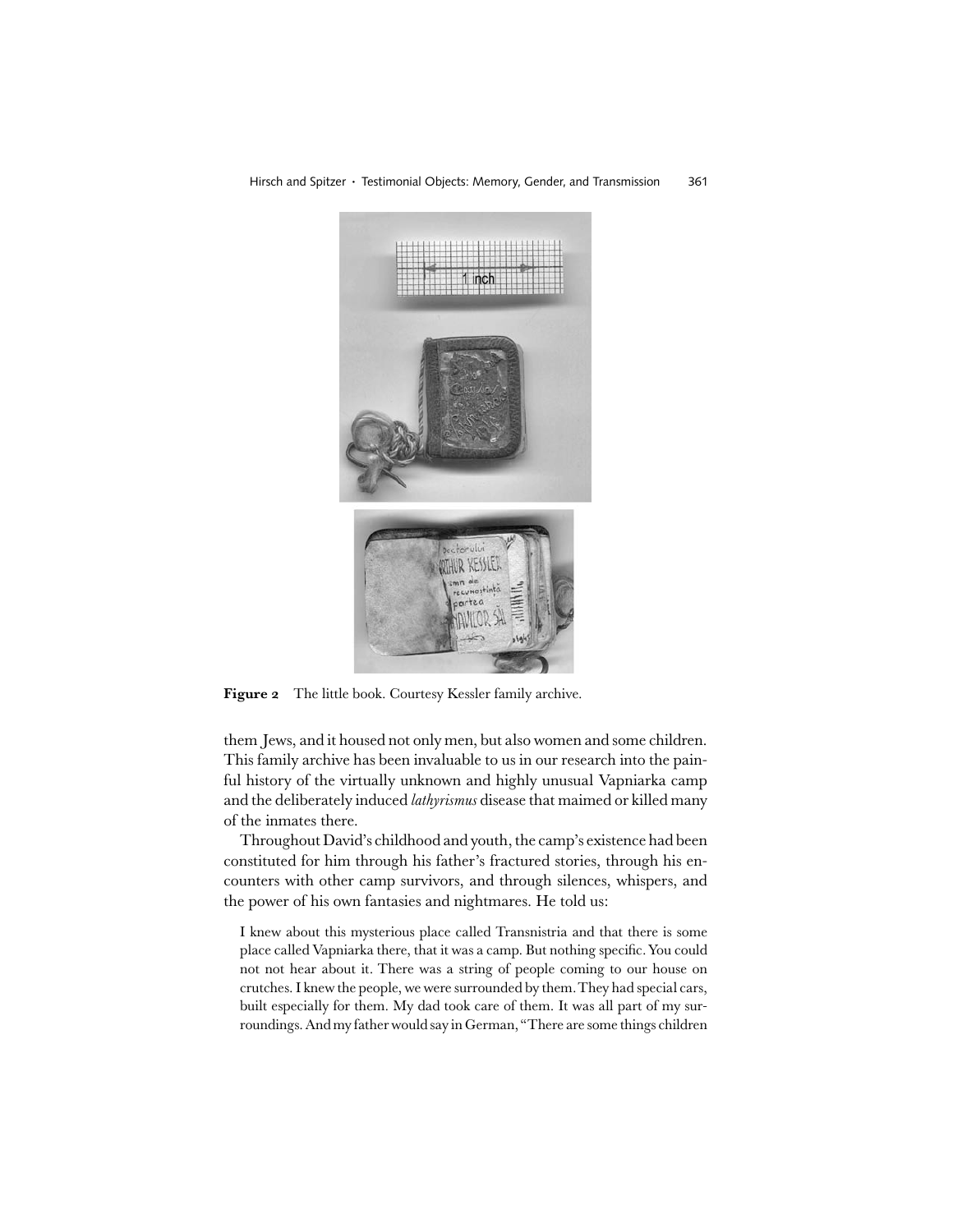

Figure 3 Map of Romania and Transnistria showing Vapniarka. From Ioanid 2000.

should be spared knowing. One day the story will be told.'' . . . In my imagination it was someplace over there that doesn't exist any more. It was always in black and white of course, very unreal, it belonged to the old old past, it had to do with old people. (Kessler 2000)

Now that his father could not transmit that story directly, David was left with the objects in the boxes labeled ''Vapniarka'': a photograph of a model of the camp (figure 4), built by an inmate after the war and exhibited at the Kibbutz Lohamei Hagetaot Museum in Israel; a lengthy typed memoir in German that his father had written during the 1950s and 1960s but that David was unable to read because the language they shared in Israel was Hebrew; some published and unpublished accounts of the camp; a vast correspondence which included numerous requests for Dr. Kessler to certify to his patients' camp-related ill-health before various reparations boards.The boxes also contained carefully filed copies of the medical articles Arthur Kessler had published about lathyrismus, the debilitating paralysis Vapniarka inmates contracted from the toxic Lathyrus sativus chickling peas that were the substance of their diet—from peas fed to them but not to the camp guards and officers.9 In addition, David found a series of original wood-

<sup>9.</sup> At the end of December 1942, almost five months after Ukrainian prisoners in Pavilion III of the camp and some three and a half months after the others had been introduced to a chickling pea (Lathyrus sativa) soup diet, the first among them showed the symptoms of a strange illness: severe cramps, paralysis of the lower limbs, and loss of kidney function. Within a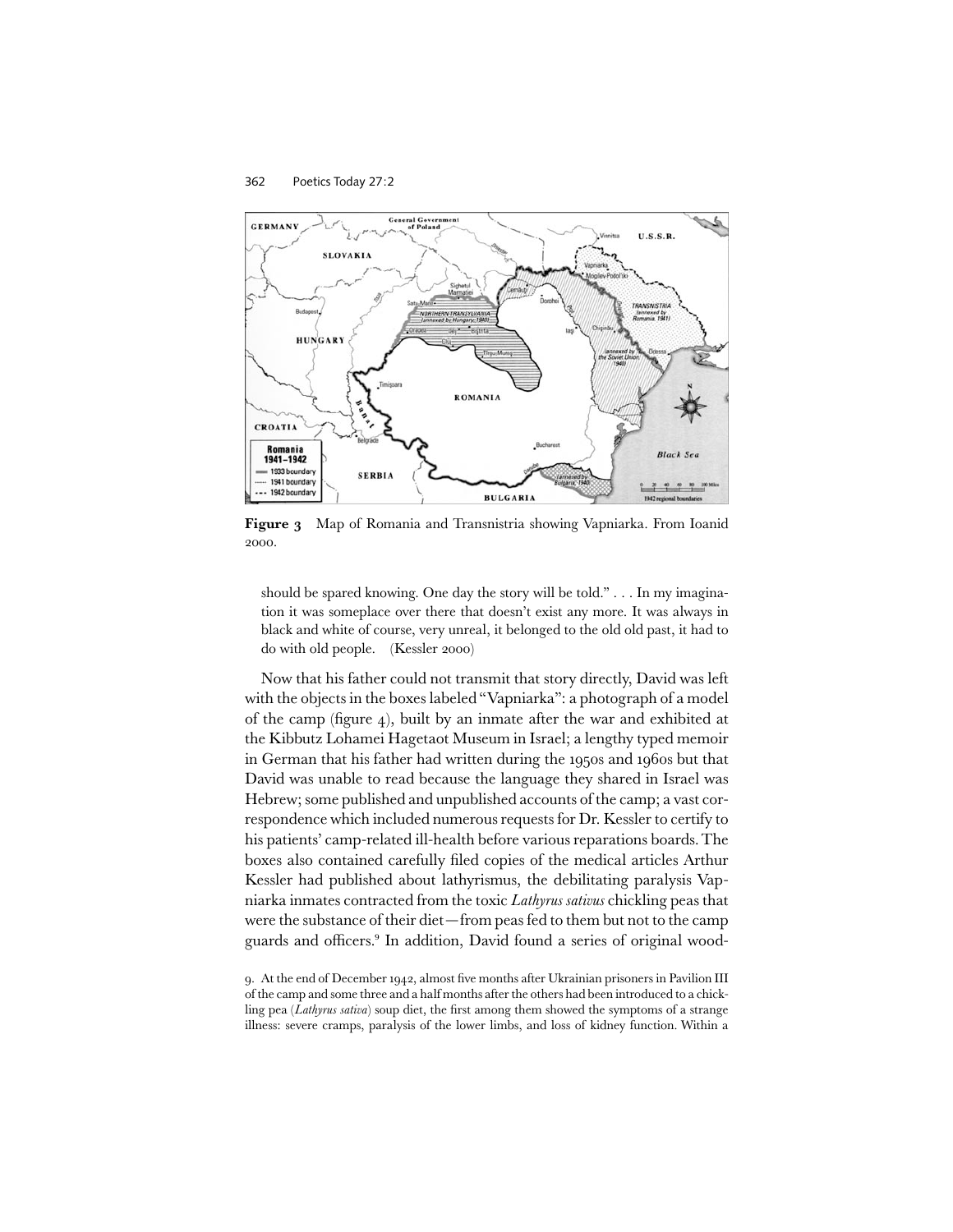

Figure 4 Model of the Vapniarka camp by A. Salomovici. Courtesy Kibbutz Lohamei Hagetaot Museum.

cuts by Moshe Leibl, a camp inmate, depicting scenes from the camp as well as a number of small, handmade, metal memorabilia: a key chain and a shoehorn marked with a capital  $V$ , a bracelet charm, a pin, a miniature crutch, and a medallion of a running male casting away his crutches. The most compelling of these is a tiny book, less that one inch long, about half an inch wide.

Vapniarka, like Terezín, was a camp where the prisoners occasionally had some amount of autonomy, and during these times, artists there were able to produce remarkable work.The little book, as well as the metalwork memorabilia in the Kessler family archive and the woodcuts and drawings by various artists, attest to the lively cultural and artistic life that was thriving in the camp even at its worst moments (see figure 5). In his Vapniarka memoir Finsternis (Darkness), Matei Gall (1999: 150) evokes the determination with which artists created their works in the camp:

week, hundreds of others in the entire camp were also paralyzed. By late January 1943, some 1,000 in the Lager were suffering from this disease in its early and intermediate stages; 120 were totally paralyzed; a number had died. Lathyrus sativa, occasionally mixed lightly into animal fodder in times of food shortage or famine, was widely known to be toxic to humans by the local peasantry and presumably, since it was only fed to camp inmates, by Romanian authorities and officials as well. See Kessler 1947.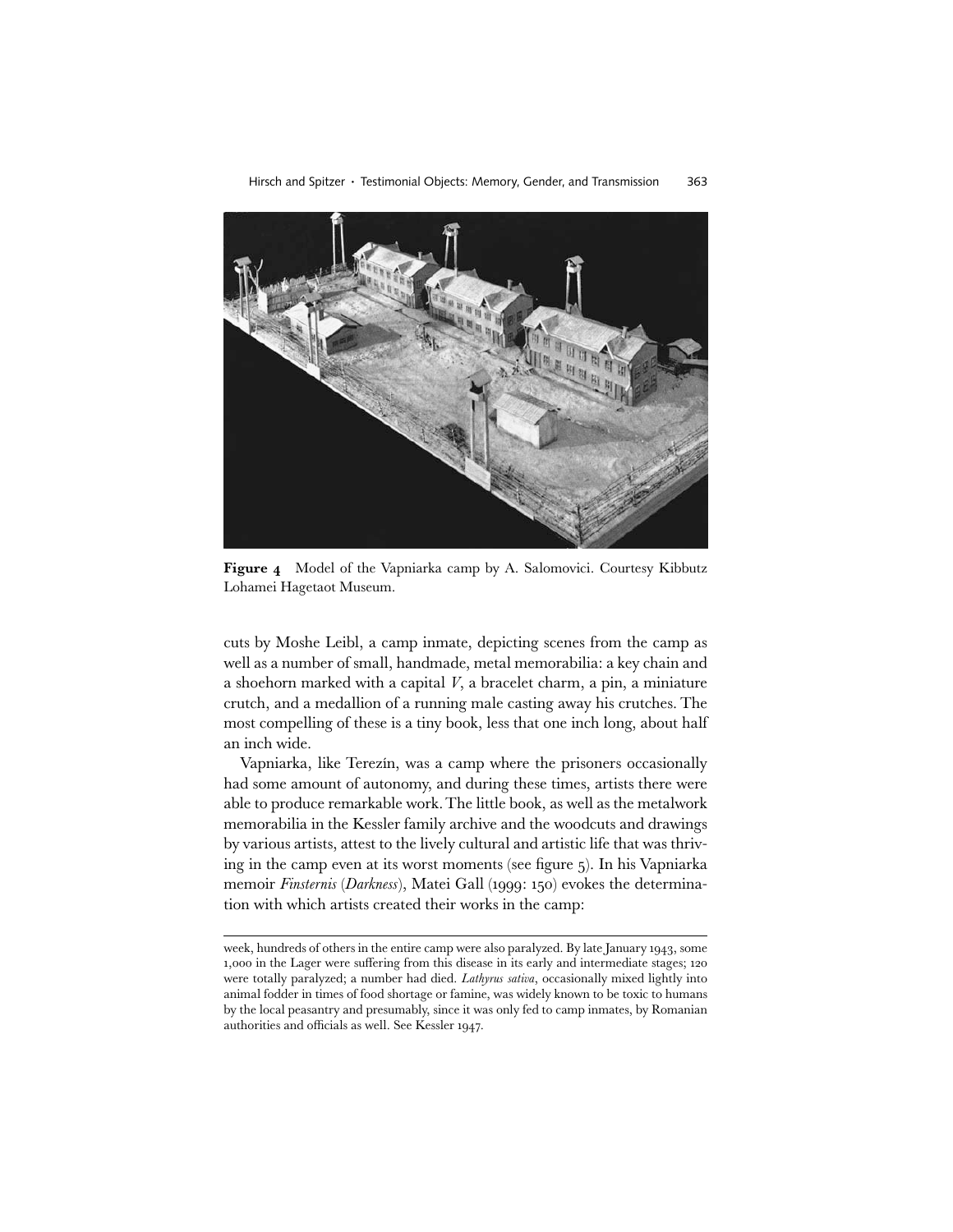

Figure 5 Vapniarka barrack and inmates by Mărculescu. Courtesy Kessler family archive.

One day I saw a man who held a nail in his hand and tried to flatten it, to refigure it so as to create a kind of chisel; this seemed unusual if not somewhat suspicious. I continued to observe him. From somewhere—maybe from a fence, or from his bunk, I don't know—he got a piece of rotting wood; he looked at it, tried to make it smooth, found a place in the courtyard of the Lager and started working on that piece of wood, to chisel it. . . . A few days later, the men who unloaded coal at the railway station brought him something he mixed to create a kind of ink. Now he had color! With a brush made out of some remnants of rags he began to color his piece of wood, and he pressed the damp surface on to a sheet of paper. The carving became a work of art: In front of me I saw an engraving that represented our pavilion. It was only then that I learned that this carver was a well-known and talented artist, a master of woodcuts, engravings and lithography who had worked at a number of magazines. (Our translation.)

We know from the Vapniarka memoirs and testimonies that in 1943, toward the end of Arthur Kessler's internment in the camp, under a more lenient camp commander, inmates invented ways to pass a few of their evening hours through various entertainments and cultural activities.This was possible because of the unusual organization of the Vapniarka camp, the absence of Kapos, the prisoners' own initiative in running certain aspects of camp life, and the experience of a number of them in clandestine activity from their work in the communist underground.

The professional artists, musicians, theatrical persons, and scholars interned in the camp narrated stories, recited poetry, gave lectures on topics such as Marxism, fascism, the cause of the war, the history of Jewish resis-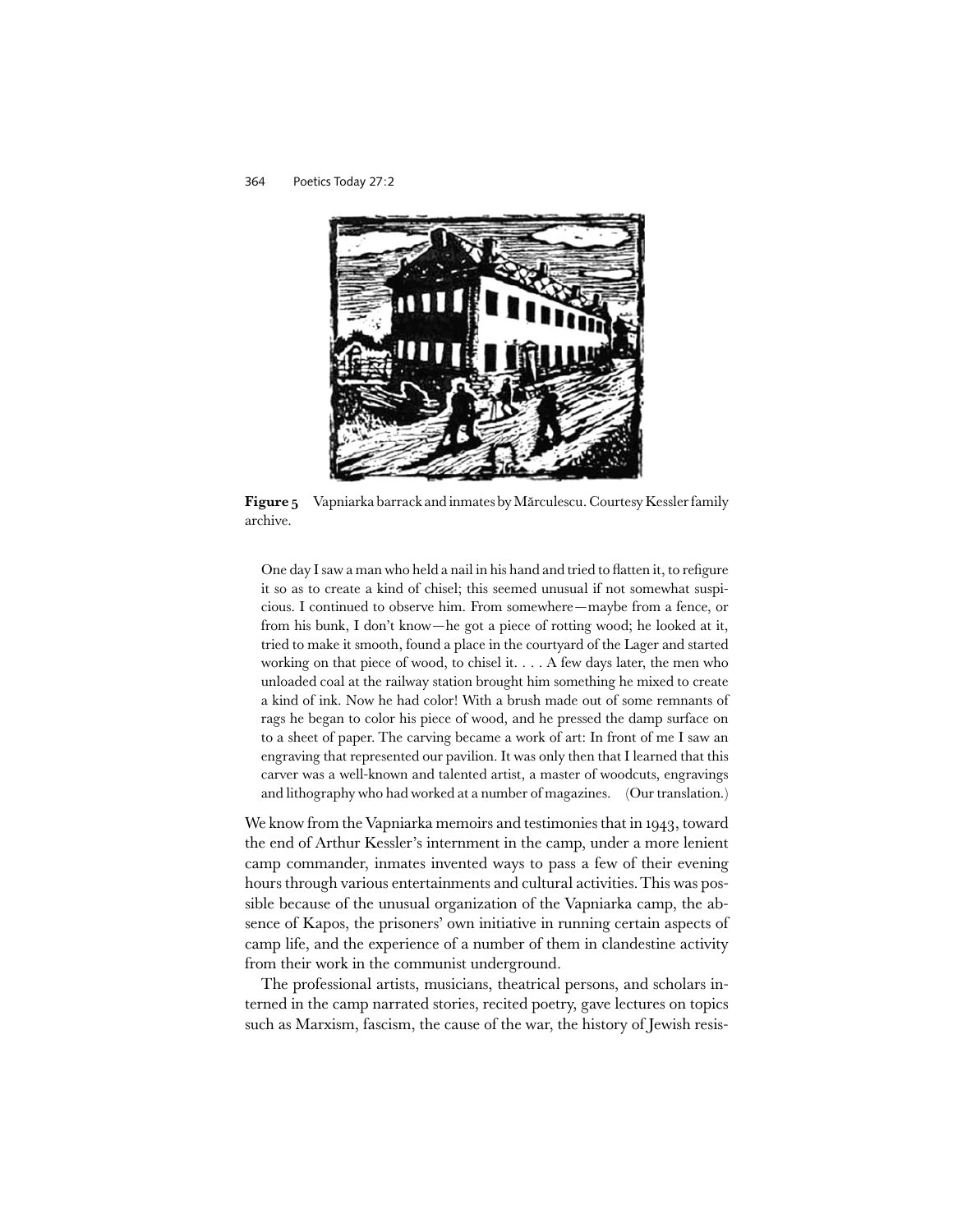

Figure 6 . . . in the palm of a hand. Photo by Leo Spitzer

tance against the Romans.They performed music, dance pieces, theatrical sketches.They composed and made up songs in German and Romanian, a number about the very place where they were imprisoned. Gall (ibid. 152) writes that in Vapniarka "I heard [Schiller's "Ode to Joy"] for the first time, and I was deeply moved, even though it was sung without orchestral accompaniment.'' And, perhaps most tangible and potentially accessible from the perspective of memory transfer across generations, they produced woodcuts and drawings, reflecting their physical surroundings and camp life works of impressive quality and superb testimonial value.

Together with the drawings and woodcuts, the little Vapniarka book enables us to imagine the elaborate cultural activities in the concentration camp and their function as forms of spiritual resistance against both the dehumanization imposed by the jailors and the despair produced by the spread of an incurable disease.

The little book fits easily into the palm of a hand (figure 6). Bound in leather and held together by a fancifully tied but simple rope, it immediately betrays its handmade origin. Elegant raised lettering graces the cover: ''Causa . . . Vapniarka, 194 . . .''—the last number is missing, the writing or decorations at the top are impossible to make out, and the word ''Causa'' (spelled with an ''s'') makes little sense in Romanian.The title page,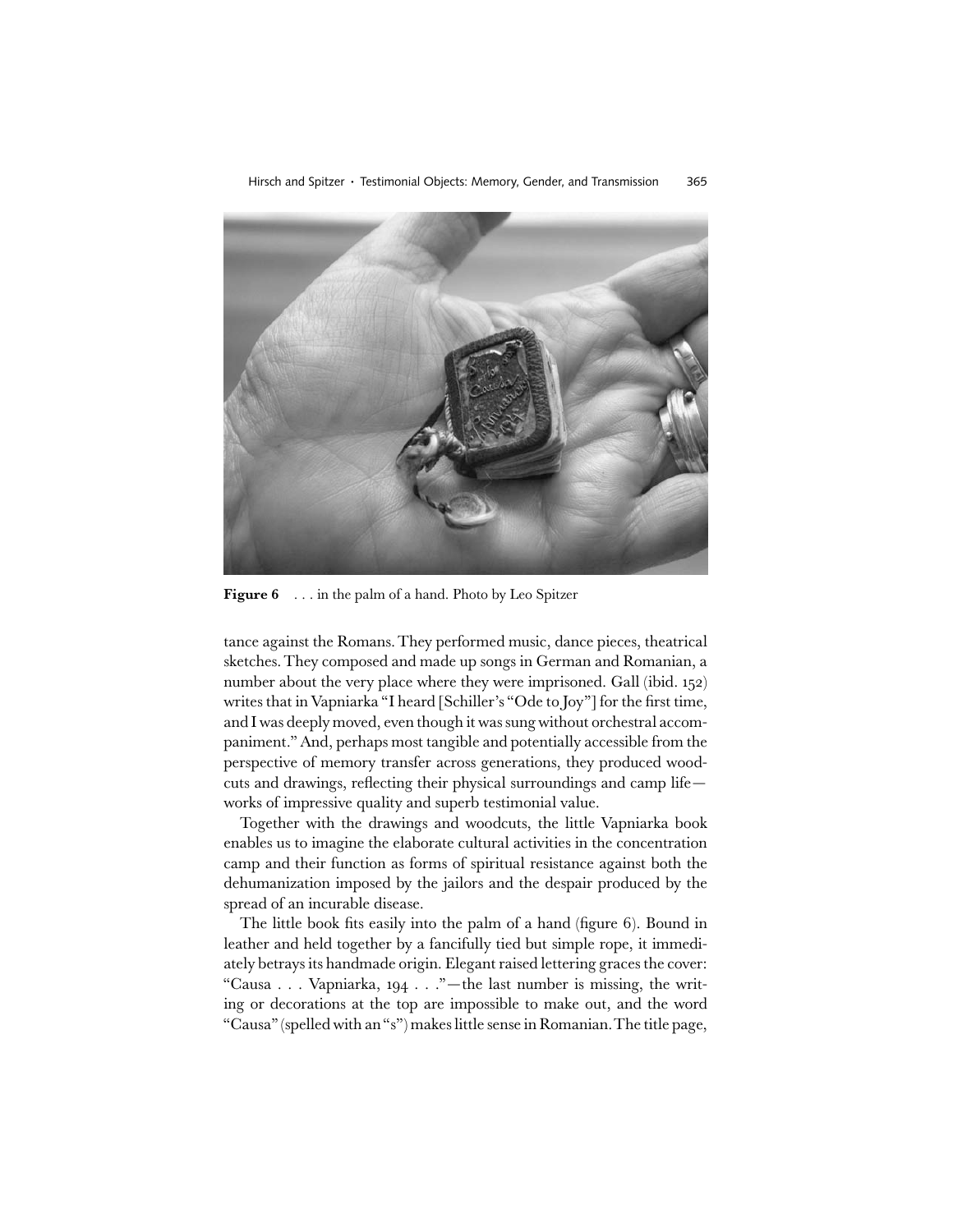in purple lettering in Romanian, is less a title than a dedication: ''To doctor Arthur Kessler, a sign of gratitude from his patients'' (see figure 2). Its forty pages contain a series of scenes and anecdotes of camp life expressed, in graphic form, by seven different artists: each begins with a signature page followed by several pages of story-board drawings, a few with labels, one page of writing.We know that the majority of the seven artists are male, but some signed only a last name, and thus their gender is ambiguous. More than the question of the signature, however, the little book raises a more fundamental question about the readability of gender in this account of poison, disease, starvation, and resistance.

This little book has a great deal in common with the recipe collection from Terezín. Both books were hand sewn and made out of scarce scrap paper; both were collectively made in the camp in communal acts of defiance and resistance, constituting unconventional collective memoirs marked by the bodily imprints of their authors; both were assembled as gifts. Although, unlike Mina Pächter, Arthur Kessler survived and would have been able to tell his story to his son, the transmission of the full story of Vapniarka was also broken, delayed by half a century (the only three published Vapniarka memoirs appeared in the late 1980s and the 1990s). Both books, moreover, were structured in response to rigid formal limitations—the recipe format, the tiny rectangular page—and they thus conceal as much as they reveal, requiring us to read the spaces between the frames, to read for silence and absence as well as presence, employing Barthes's ''insistent gaze.'' Both texts emerged out of moments of extremity and provoke us to think about how individuals live their historical moments, how the same moment can be lived differently by different people. In surviving the artists to be read by us now, the two texts also embody the temporal incongruity that Barthes identified in the punctum of time. They demand a form of reading capable of juxtaposing the meanings they may have held then with the ones they hold for us now. And like the book from Terezín, the little book from Vapniarka is intensely preoccupied with food—not as a source of fond memories of home but as the cause of a crippling and deadly disease.

Arthur Kessler's memoir describes the moment when he received the little book and other gifts—just before the camp was dissolved toward the end of 1943, when the war on the eastern front had begun to turn against the Germans and their Romanian allies, and the prisoners were relocated to other camps and ghettos in Transnistria. Kessler left in the first group of one hundred inmates. ''The patients feel that changes are under way; they are grateful to us as physicians and turn up later with expressions of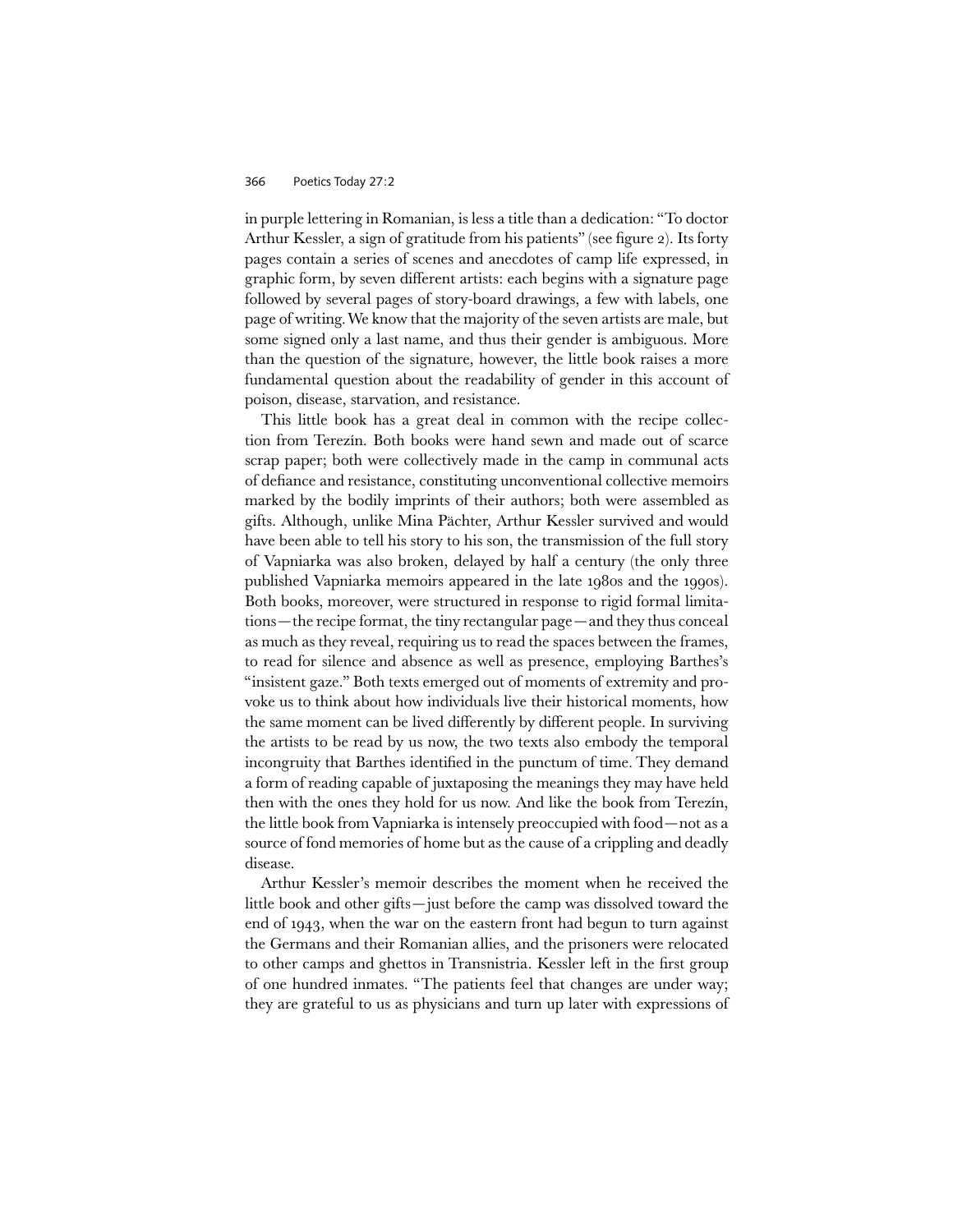thanks and small handmade symbolic presents . . . testaments to their artistic talents."<sup>10</sup>

For Dr. Kessler, the little book was no doubt a sign of gratitude, a form of recognition of his remarkable work as a physician who diagnosed the lathyrismus disease brought on by the inmates' food and who spared no effort in trying to get the authorities to change the camp diet. The book was a gift that shows, as he writes, not just the patients' talents for drawing but also their ingenuity in finding the materials, their skill in bookmaking, their resilience and collaboration. It is a testament to him as well as to his fellow inmates—to their relationships and sense of community—a message of good wishes for freedom, health, and a safe journey.

But the book was certainly also intended to be a souvenir containing scenes and anecdotes of camp life in graphic form: the barbed wire compound, the buildings, the bunks, mealtimes, men and women on crutches. Souvenirs authenticate the past; they trigger memories and connect them indexically (in C. S. Peirces's sense of the term) to a particular place and time. They also help to recall shared experiences and fleeting friendships. Some of the pages in the little book are thus located and dated ''Vapniarca, 1943''; and each series of drawings is also signed and personalized, as though to say: "Remember me?" "Remember what we lived through together?" And as a souvenir, the book is also a testament to a faith in the future—to a time yet to come when the camp experience will be recalled. It is thus an expression of reassurance—of a will to survive.

There is no doubt that Arthur Kessler and his fellow survivors would have found meanings in this little book that for us, looking at it in the present, remain obscure. There may be messages, references to specific incidents that we are unable to decode. For us, in the context of our second- and thirdgeneration remembrance, the little book is less a souvenir or gift than an invaluable record—a testimonial object, a point of memory. Read in conjunction with other now-available sources for its visual account of small details of the camp itself and of camp experiences, it transmits much of what the Romanian authorities meant to commit to oblivion when they dissolved Vapniarka—all that today, in the now-Ukrainian town of Vapniarka and on the site of the camp itself, is largely erased and forgotten (Hirsch

<sup>10.</sup> All Arthur Kessler quotes in this essay are from his ''Ein Arzt im Lager: Die Fahrt ins Ungewisse. Tagebuch u. Aufzeichnugen eines Verschickten'' (''A Doctor in the Lager: The Journey in the Unknown; Diary and Notes of a Deportee''). This memoir, in typescript, is based on notes taken in the camp and was written not long after the war. An English translation by Margaret Robinson, Marianne Hirsch, and Leo Spitzer, edited and with an introduction and annotations by Leo Spitzer and Marianne Hirsch, is in preparation.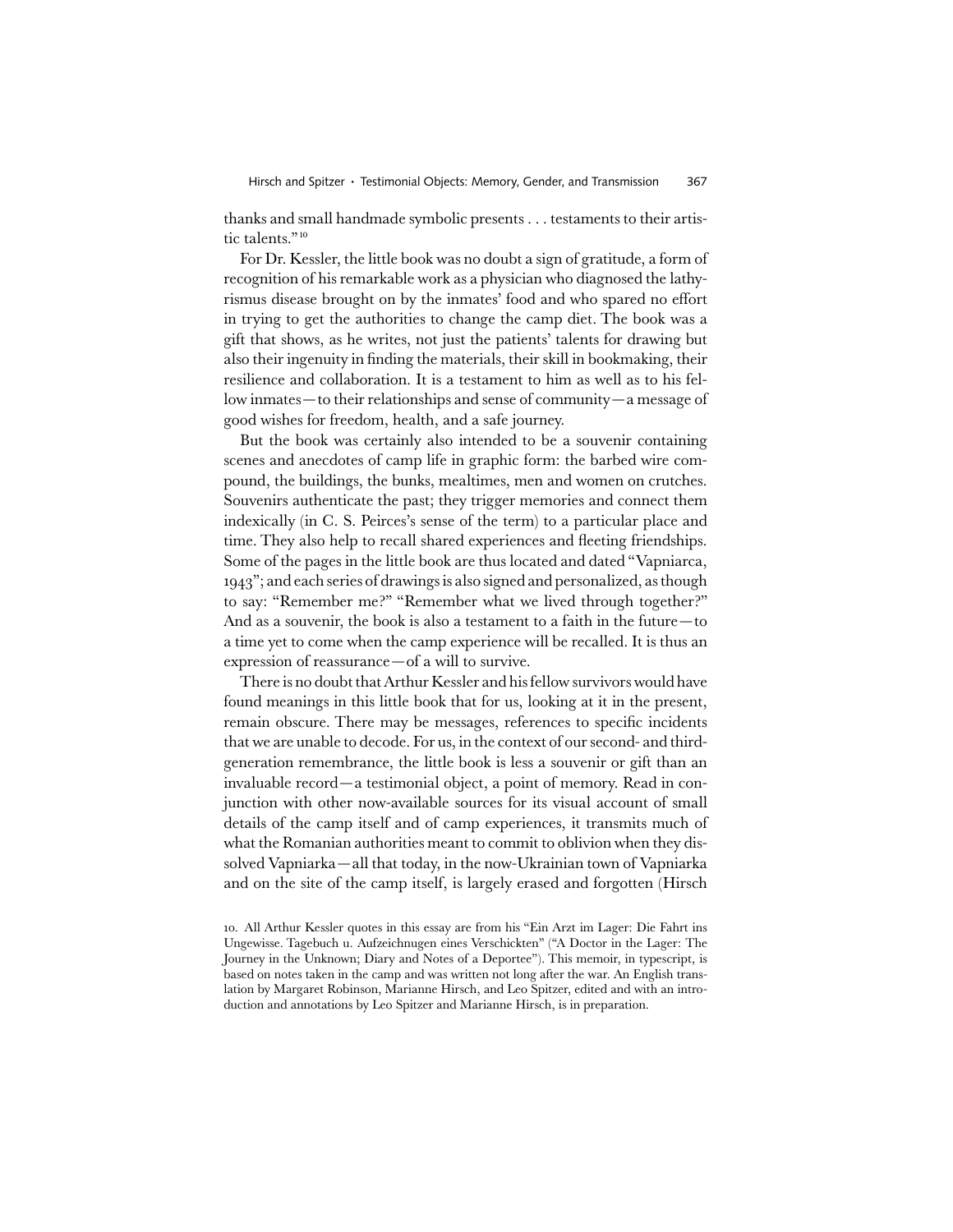and Spitzer forthcoming). Concerning gender relations and differences, for example, it illustrates that in this camp, unlike other better-known camps, not only were there men, women, and children among the internees, but they shared some of the same spaces. It confirms that the prisoners clearly came to understand the connection between food and disease: that both women and men suffered from the paralysis.<sup>11</sup> It displays the inmates' primary preoccupations with food, water, the crippling malady—as well as with freedom and its attainment.

The book, of course, also testifies to Arthur Kessler's important role in the camp, depicting him in a number of the drawings as a competent and respected doctor. But it also reveals contemporary prejudices and highlights details largely omitted from subsequent memoirs. In one of the sequences, for instance, we see a woman working along with Dr. Kessler, either as a fellow doctor or as a nurse. We know from Arthur Kessler's memoir and other sources that there were over twenty doctors in the camp and that one, Dora Bercovici, was a woman who headed the nursing staff that the prisoners had organized. Written accounts of Vapniarka, including Kessler's very detailed narrative, mention Bercovici in passing but give her little of the recognition for battling the lathyrismus epidemic which, in the opinion of Polya Dubs (2000), a woman survivor who had worked with her, she rightfully deserves. However slightly, a feminist reading of the little book and other sources does help us to redress this inequity.

Dubs's testimony and some of the camp drawings that have survived underscore traditional gender differences that were operative in Vapniarka: women did not work outside the camp but tended to stay in the one camp building that was assigned to them and their children; they worked as nurses and cleaning staff, and they prepared food.

In looking for confirmation and elaboration of some of these differences in the little book, a detailed look at the way human figures are actually represented by its artists can prove instructive. Is gender clearly recognizable in these figures, and if so, are there instances when they are particularized and explicitly gendered and others when gender and other forms of particularity disappear from view? Are any patterns detectable? Such a close reading does immediately reveal that the little book offers us more than the historical information it contains or the scenes it narrates—scenes that all seem to tell the same story, through the same bare-bones, minimalist plot, repeated seven times, with slight variations.What is most strikingly

<sup>11.</sup> Both Arthur Kessler's and Nathan Simon's (1994) accounts of the spread of the disease agree that, proportionately, women contracted lathyrismus at a lower rate and suffered fewer fatalities from it than did men. Their explanation is that women consumed smaller portions of the toxic pea soup.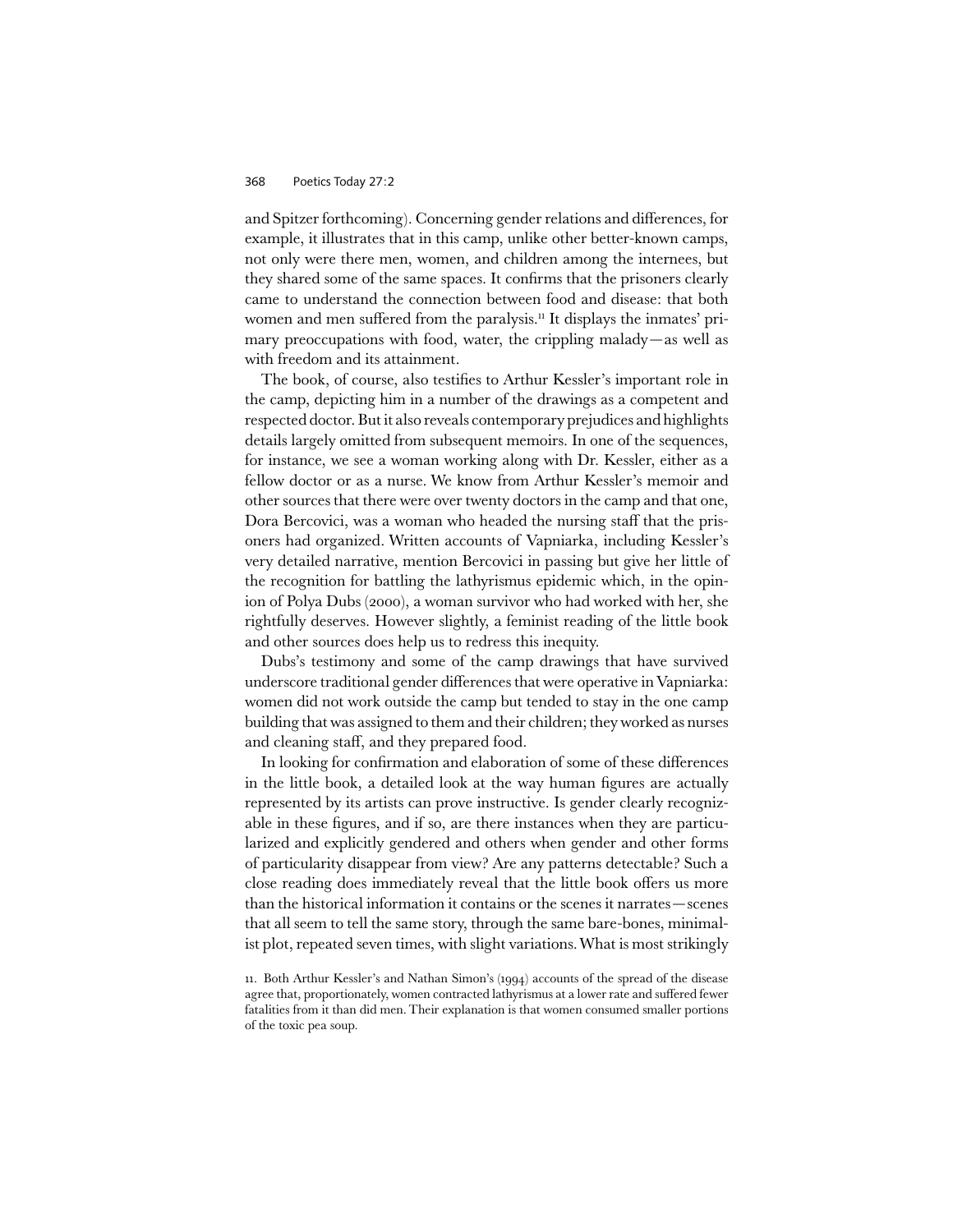

Figure 7 Romascanu's illustrations.

apparent is not uniformity at all but minute and larger-scale differentiation—the stamp of individuality, of voice, tone, and modulation that each of the miniature graphic accounts is able to convey.

The first artist, Romașcanu, for example, uses purple ink and closely drawn grids to frame his pictures tightly (figure 7).<sup>12</sup> Through the grids, as

12. The spelling of this artist's name, transcribed from the signature on the art, is uncertain.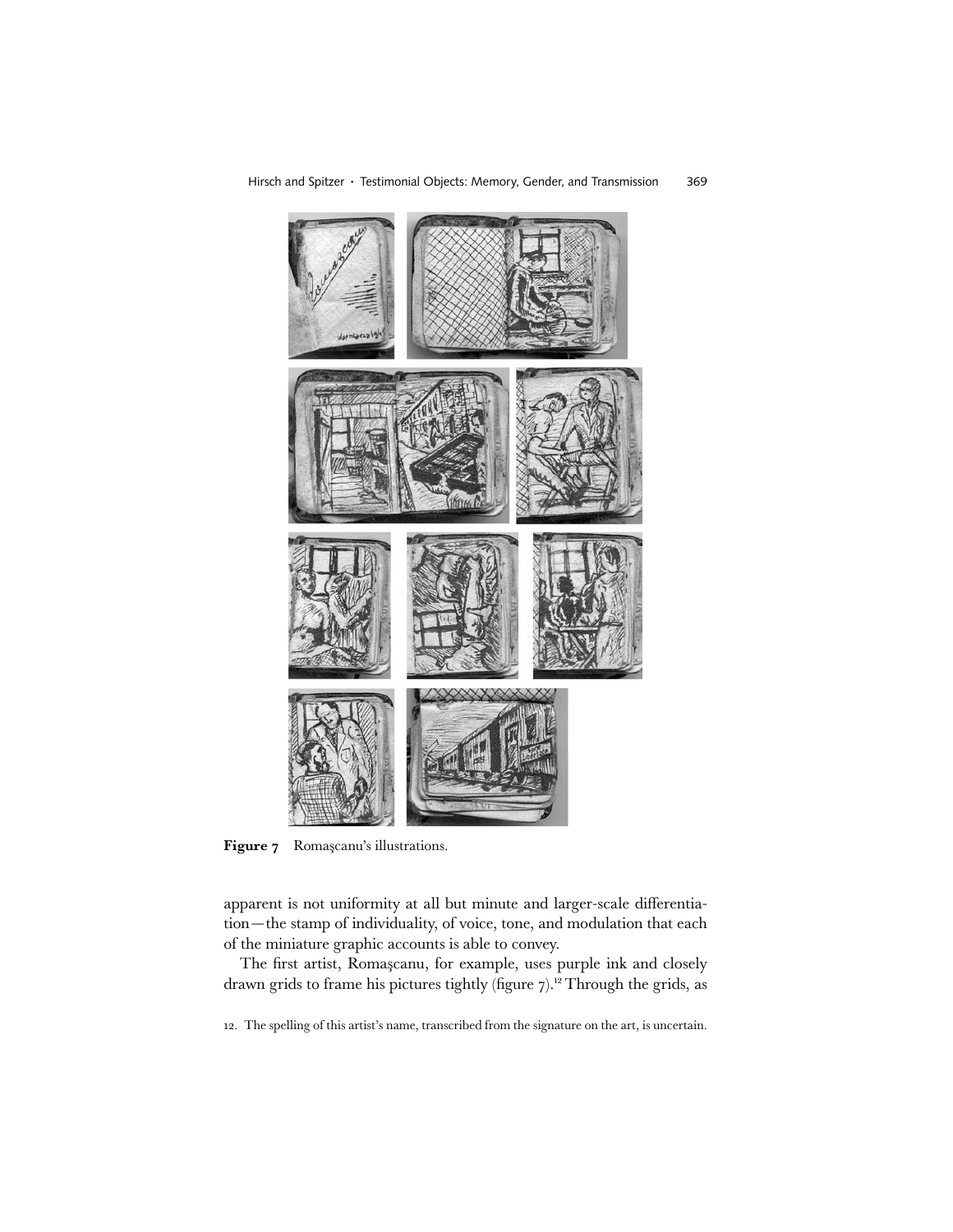

Figure 8 Ghită Wolff's illustrations.

through windows, we can make out images of daily life that seem to provide regularity, perhaps even comfort: several scenes of nursing, close human contact, cooking and food. Still, these scenes are mediated, almost inaccessible. The viewer has to peer around the backs of the figures that obstruct access to the interior spaces, allowing only partial views. The train in the last frame of this sequence, marked "Spré Libertate" ("toward freedom"), may be traversing a railroad crossing, but it is still encased by the claustrophobic grid. Freedom may be hoped for. But it has certainly not been reached.

Preceding the departure, there is a scene of farewell between a male doctor and a woman standing below him, with her back to the viewer. She is looking right, toward the train. His look is kind, paternal; hers, however, is in no way submissive, despite her smaller stature and the lower positioning of her figure. But with her back to us, she seems bodily to enact the inaccessibility of these images and the privacy they seem to wish to preserve. Questions emerge: Were these first drawings in the little book done by a female artist (the artist's signature contains no first name)? Or did a male artist draw them, sketching a woman to figure mystery and opacity? These questions stimulate us to think about gender as not only a factor in everyday life or a historical category but also as a vehicle of representation.

When we view the images of the second artist, Ghiță Wolff (figure 8), all the framing inhibiting our vision is gone. These drawings appear joy-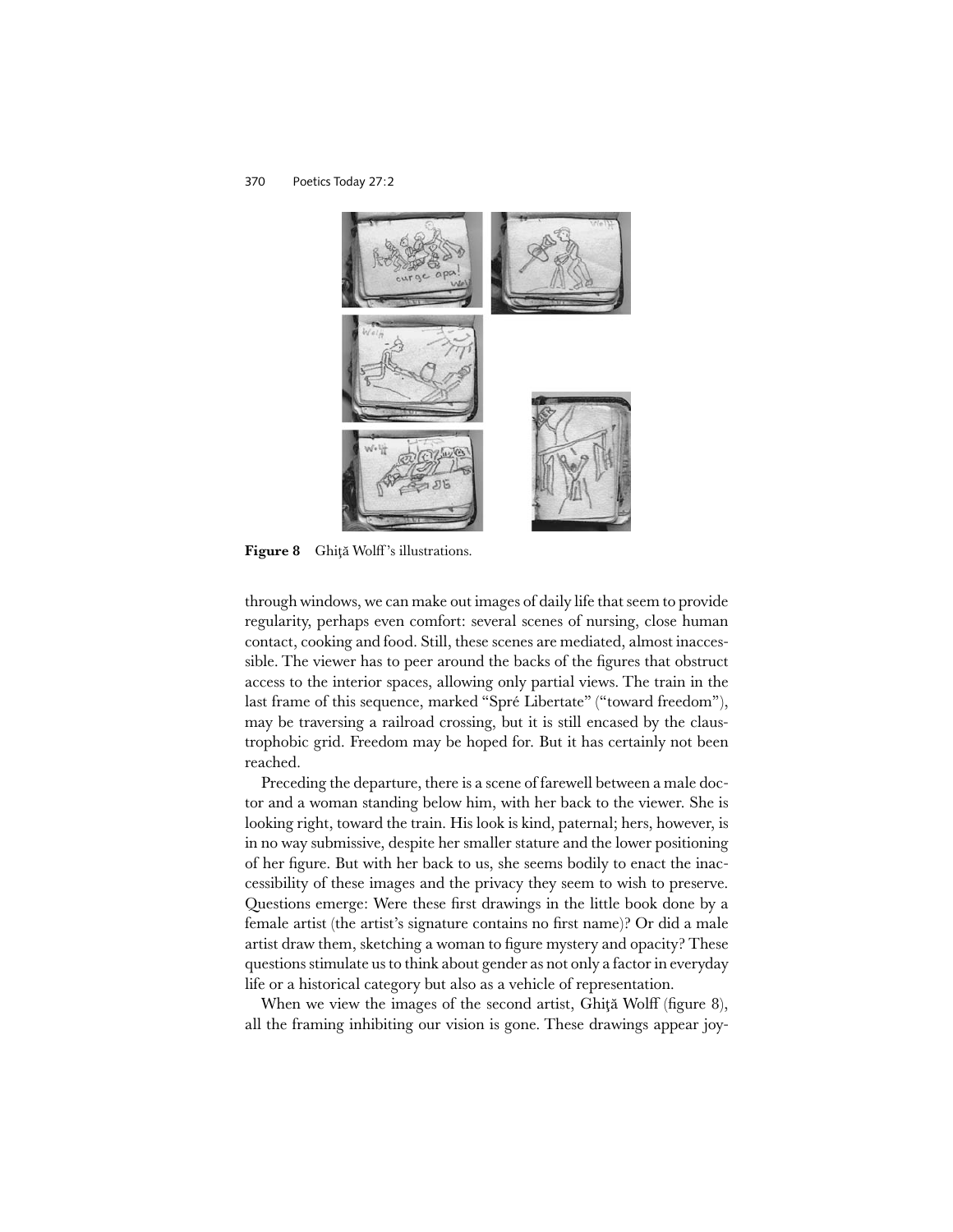

Figure 9 Avadani's illustrations.

ful, childlike, revealing a seemingly unbounded (or indomitable) life within. Here the same everyday scenes of outdoor camp existence take place under a smiling sun, and they seem to reflect a brighter, perhaps more optimistic, consciousness. Gender is clearly marked in some of them: the first includes men, women, and children; the next two, only men. Yet in the ensuing sketches gender is illegible. The figures, whether lying in their bunks or in the infirmary, are of indeterminate sex. Indeed, in the last image of Wolff 's sequence—a drawing which appears to dissolve even the boundaries set by the book page—a small stick figure walks out through the camp gate toward us, raising her (or his) arms on the road to freedom.The individual is "liber," free. But in this fantasy of liberty from ruthless confinement, gender appears irrelevant.

All allusion to liberty disappears in the next three segments. The third artist, Avadani (figure 9), is the most cryptic.<sup>13</sup>The stick figures here are initially simpler and more basic than Wolff 's, but they evolve, becoming more complex, less skeletal, as the illness seems to advance. Even here, however, gender is not clearly marked until the fourth panel of the illustration. In this one, a more substantial figure (a doctor perhaps? Dr. Kessler?) stands before a pot of food, possibly coming to the conclusion that we now know was made: that the toxic contents of the inmates' diet induced their increasingly debilitating, frequently fatal, paralysis. Or is the figure, here and in the final sequence, not meant to be an inmate at all, but a camp guard, more ''fleshed

13. The spelling of this author's name, transcribed from the signature on the art, is uncertain.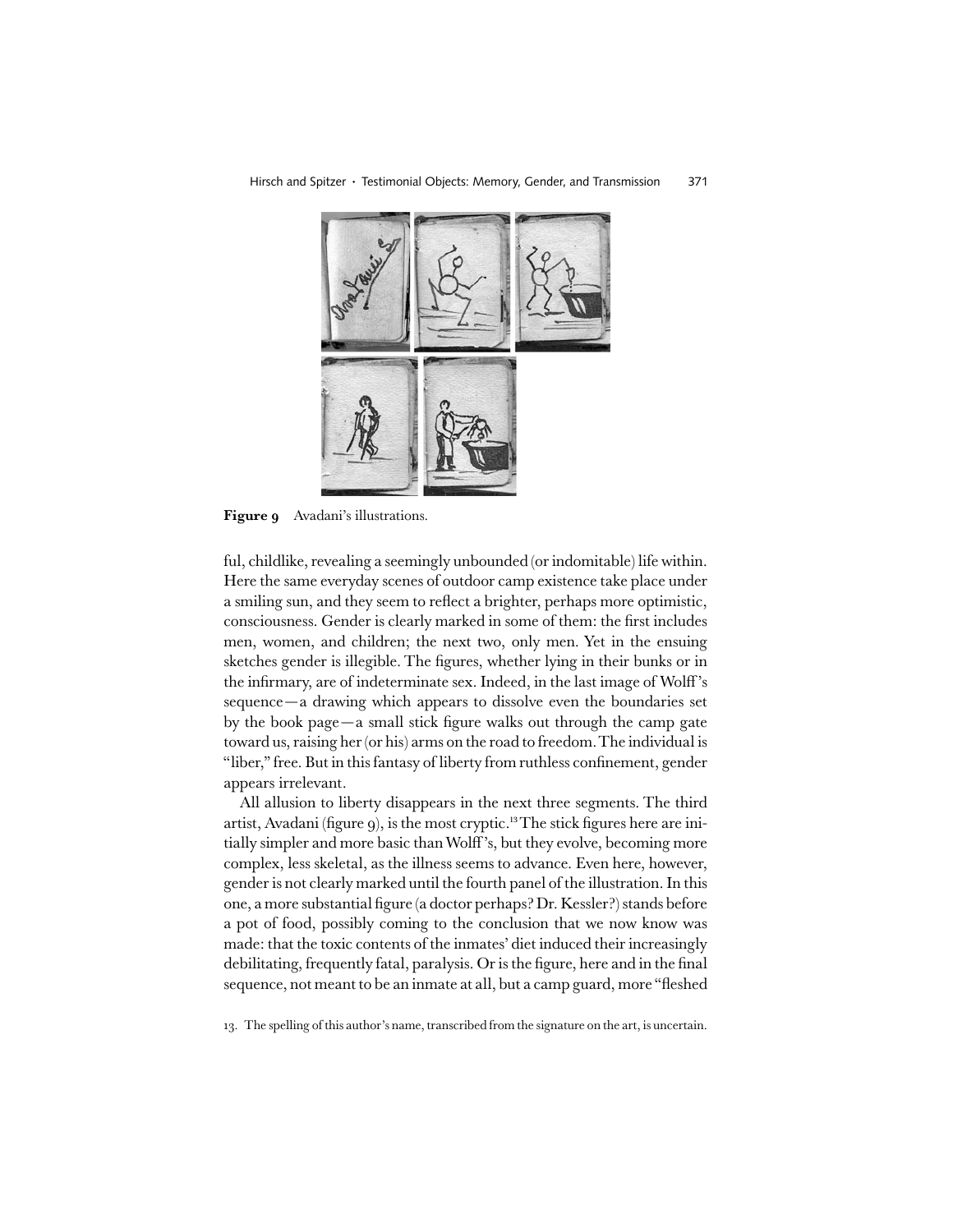

Figure 10 The proverb.

out,'' perhaps, because he enjoys a nontoxic, chicken-in-the-pot meal? Certainly, a context is missing in these sketches: their figures, almost entirely unmoored, are not identifiable or located in a specific moment or place.

And yet the panel in the little book that follows Avadani's enigmatic contribution—the only page of writing within it besides the cover page—contains a powerful allusion to place in the form of a proverb: "Omul sfinteste locul; Locul sfintește omul—Wapniarca" ("Man sanctifies the place; the place sanctifies man—Wapniarca'') (figure 10). Read as a proverb, applied to a concentration camp in which inmates were being slowly poisoned by the officials imprisoning them, its words are ironic if not sarcastic, to say the least. But as an insertion within an artists' book praising the efforts and accomplishments of Dr. Kessler, it must certainly also be read more straightforwardly—as a tribute to the honor he bestowed on the place (and on his fellow inmates) with his presence. Like so much else transmitted in such testimonial objects, the page's meanings are layered and not at all mutually exclusive. The generic universal "omul" (man), moreover, like the incongruous genre of the proverb, is related to some of the universalizing gestures we find in the drawings—if indeed it makes sense to say that the artists are universalizing the figures when they make gender invisible. Or are they perhaps just erasing particularity in the way that a proverb comes to stand for a wealth of experience and reduce it to a formula which, no matter how apropos, is always inadequate?

Jesive's watercolors (figure 11), which come after the proverb, stand out among all the drawings for their visual complexity. They require that we turn the pages sideways at times, since some are horizontal and others vertical. Although all depict exterior scenes, they offer no allusion to freedom. These stark scenes of disease and forced labor—performed both by clearly male and also by ambiguously unmarked figures—stand in sharp contrast to the beauty of their pastel depiction, as they most poignantly illustrate the stubborn persistence of the imagination amid pain and persecution. Jesive's colors perform an escape into beauty, even as they refuse to represent the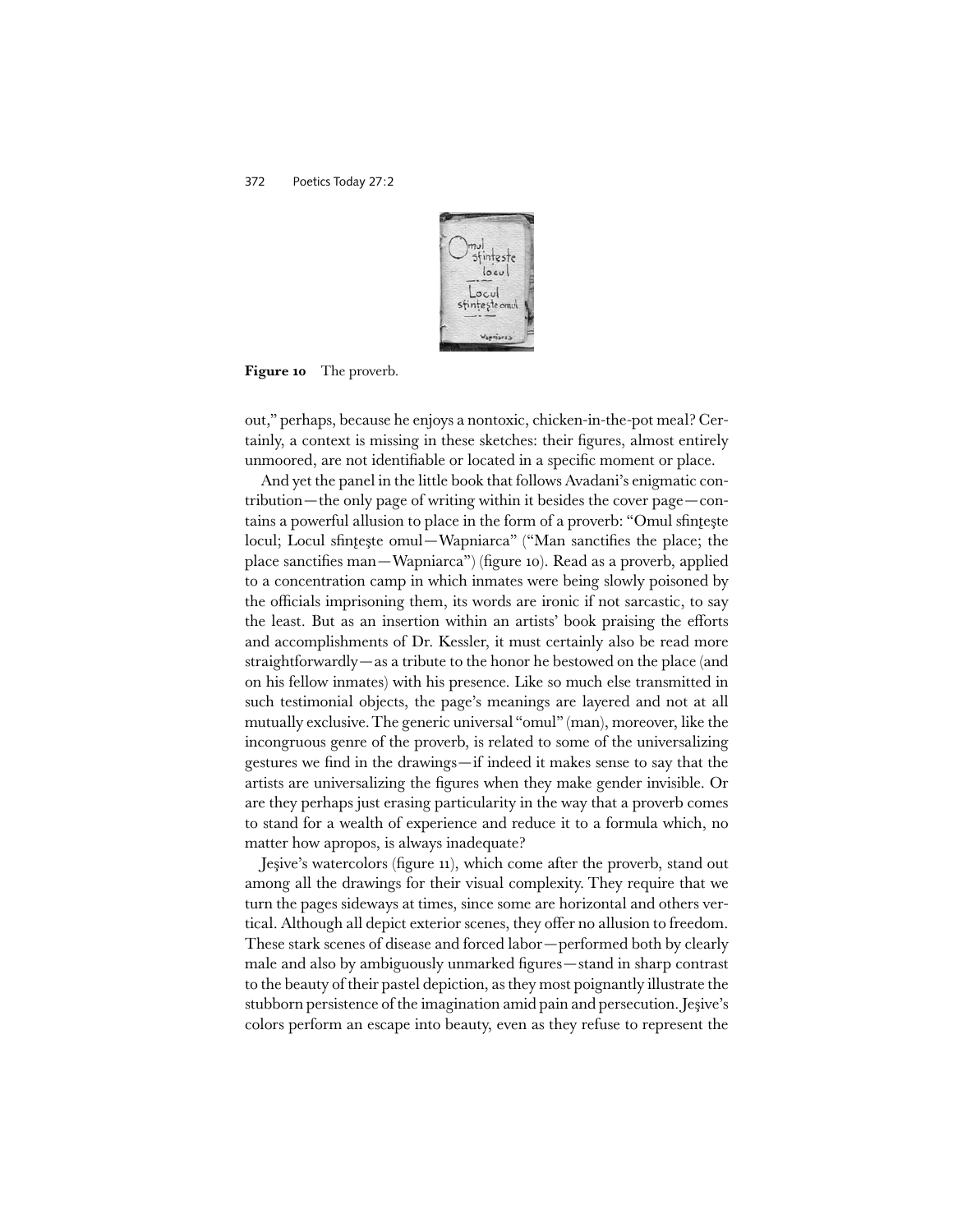

Figure 11 Jesive's illustrations.

dream of escape that is present in the form of trains or open gates in virtually all the other drawings.

In Aurel Mărculescu's images (figure 12), which then follow and which project a very different view of exteriority, the shaded ink drawings seem dark and sinister in comparison to Jesive's pastels. In them, each figure is situated in front of a barbed wire fence or a massive building or both. Here the only escape is through the imagination: the first panel shows a man—perhaps the artist himself—drawing, and the last shows isolated figures in their bunks (or ill, in the infirmary), alone with their thoughts and their dreams.The first three panels depict men, but the last two, representing extreme imprisonment and extreme privacy and interiority, are more ambiguous, echoing a pattern we've perceived before.

The last two sequences in the little book are briefer, as though the artists were running out of space (figure 13). DB's dynamic stick figures—all male, it would seem—give, in four panels, a foreshortened, minimal history of the Vapniarka inmate experience. A figure, using a walking stick and carrying a bundle on his back, energetically strides through the open gateway of the camp. This is the moment of arrival. But the disease cripples him, and we later see him standing on crutches in front of a barbed wire fence. He is not alone: the next panel depicts three figures, their arms interlocked, standing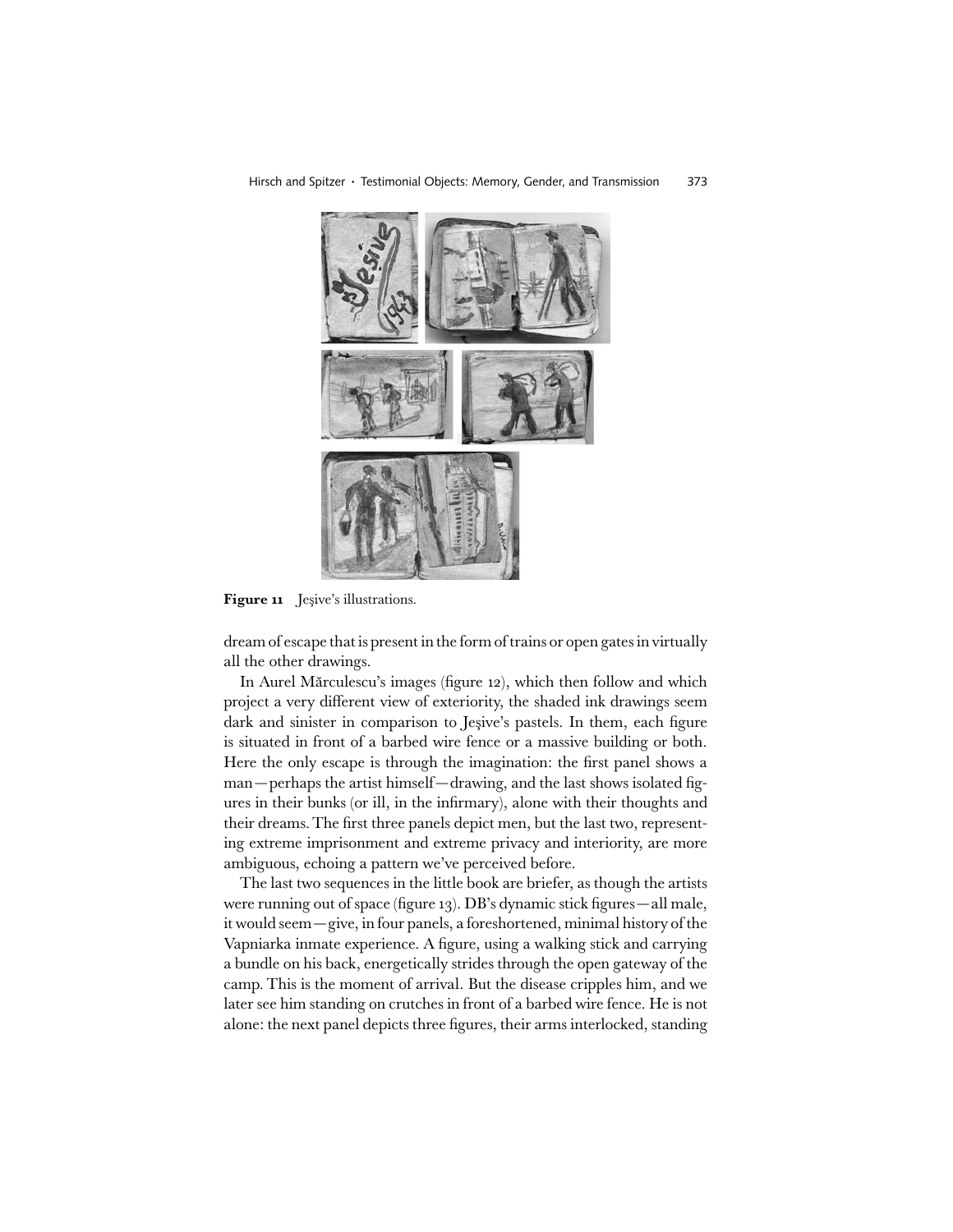

Figure 12 Mărculescu's illustrations.

in front of the same fence in a gesture of defiant resistance. And, in the last panel by DB, the now seemingly empowered figure runs out through the same camp gateway, his arms raised high in triumph.

The book ends with a sequence of drawings by Gavriel Cohen, one of the talented artists who also left behind a number of additional pencil and penand-ink sketches of life in the Vapniarka camp (figure 14). Here he sketches, in accurate perspective, a double-page scene of what must have been the interior of the infirmary. A doctor or nurse is tending to a patient reclining on a bunk. Another patient lies on another bunk, a crutch laying at his bedside, in a position suggesting resignation if not despair. Gender is blurred in these sketches, secondary to the disease and affliction that is foregrounded. It recedes into the background, suggesting more questions than answers. In this light, the final panel of the series, and of the book itself—a moving train with a giant question mark above it—takes on a layered meaning. Certainly, it too echoes the yearnings for departure and freedom expressed by previous artists. But the unknown destination implied by the mark can also be read as a final entreaty to the departing Dr. Kessler.When he leaves, what will happen to the patients left behind?

Although they tell nearly identical plots, all of the drawings in the little book have vastly divergent emotional colorings. Like the recipes from Terezín and like witnesses in oral testimony, they expose more than they say, and they do so through mode, shading, and tone. In proportion to the book's small size, each of these differentiations, including gender, becomes hugely meaningful. As Barthes suggests in his reading of photographs in Camera Lucida, in each of the artistic representations in the little book, one aspect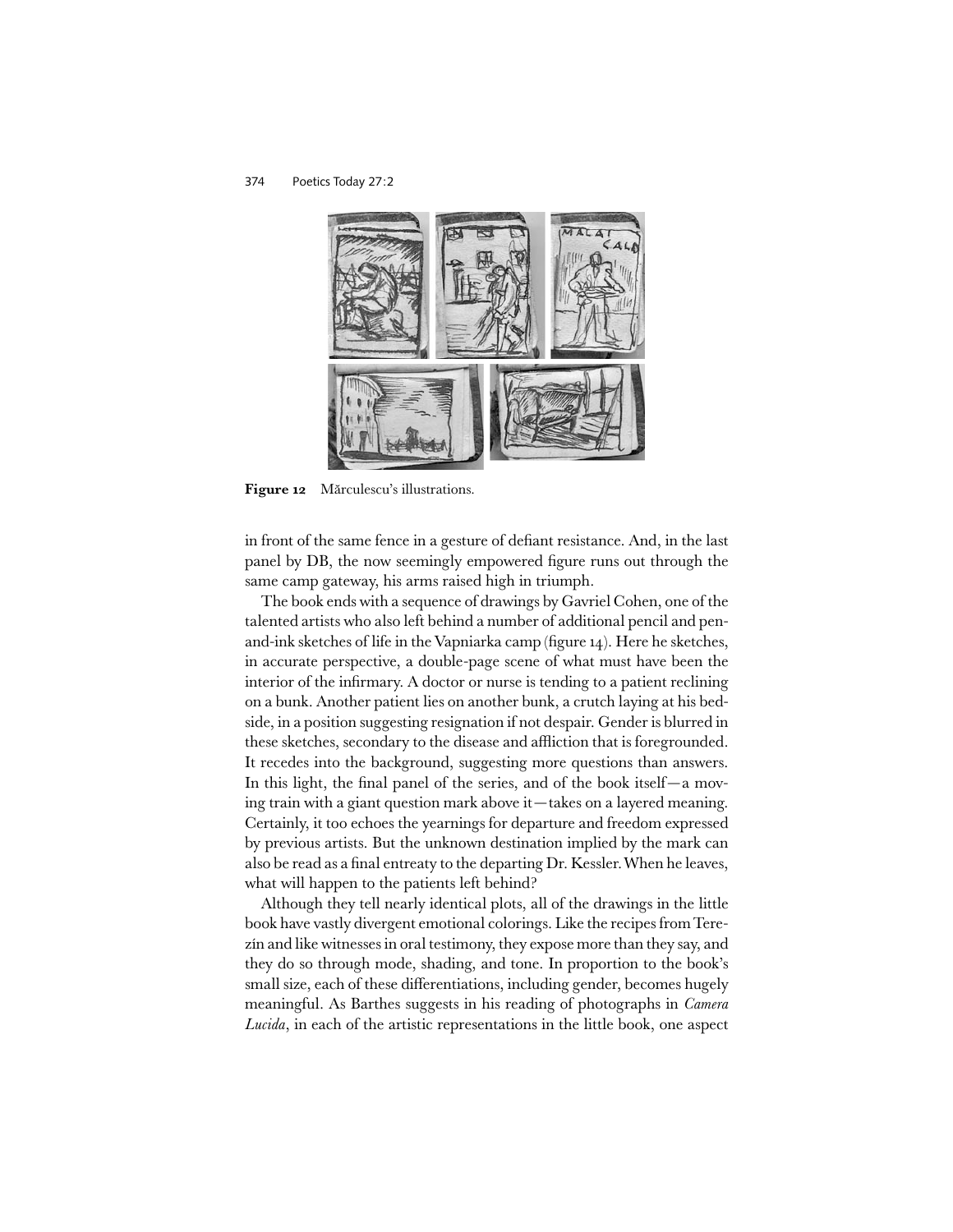

Figure 13 Illustrations from the DB sequence.

of an image, one detail, can make everything else recede from view, assuming the role of a punctum. And yet, as we have also seen, the testimonial impact of the little book—for Arthur Kessler at the time when he received it and for us now—greatly exceeds the sum of its parts and, of course, its miniature form.

How can we understand the book's miniaturization, its most distinctive feature? Certainly the materials—leather, paper, string, pens, and watercolors—must have been difficult to come by, and the miniature form, in all likelihood, attests to their scarcity. It would also have been easier for Arthur Kessler to hide such a minute object when he left the camp for unknown further destinations inTransnistria. Gaston Bachelard, who has written eloquently about the miniature, provides us with an insightful observation that is applicable to this little book. He recounts a passage by Hermann Hesse, originally published in *Fontaine*, a French literary journal that appeared in Algiers during World War II, that describes a prisoner who paints a landscape on the wall of his cell showing a miniature train entering a tunnel. When his jailors come for him, the prisoner in Hesse's story writes: ''I made myself very tiny, entered into my picture and climbed into the little train, which started moving, then disappeared into the darkness of the tunnel. For a few seconds longer a bit of smoke could be seen coming out of the round hole. Then this smoke blew away, and with it the picture, and with the picture my person'' (Bachelard 1964: 150). This passage vividly highlights the deep connection between miniaturization, confinement, and power. The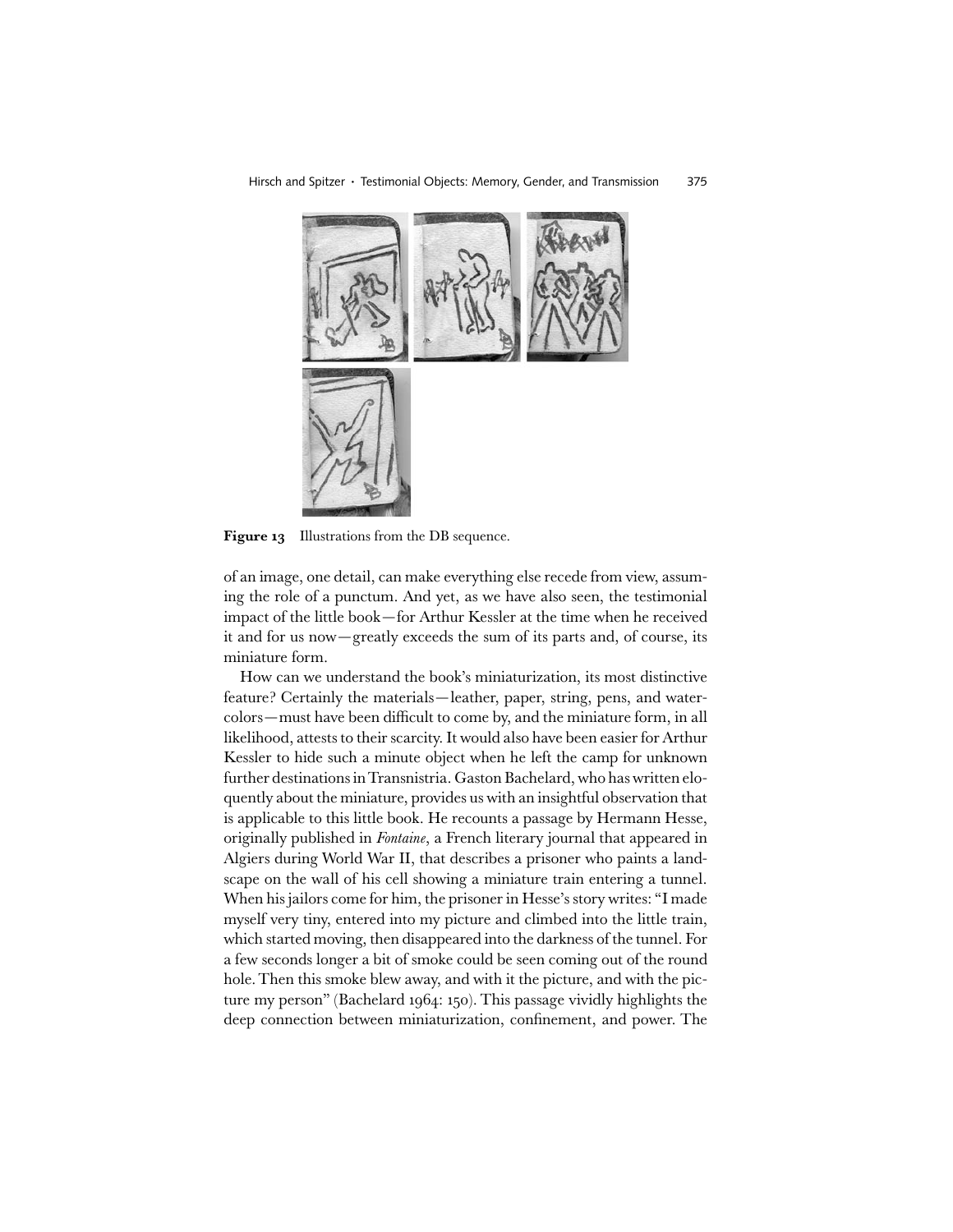

Figure 14 Illustrations from the Gavriel Cohen segment.

miniature offers the powerless the fantasy of hiding, of escape, and of a victory over the powerful jailors. The escape is possible only through wit, imagination, and fantasy, as legendary small figures like Tom Thumb have demonstrated again and again. One could argue that, as a fantasy of the disempowered, the miniature is marked by gender. Feminized and infantilized by their jailors, male prisoners engage in fantasies of escape, expressed within and through the miniature, instead of armed combat, a traditionally more masculine response.

Susan Stewart (1993: xii) writes that the miniature is a ''metaphor for the interior space and time of the bourgeois subject," while the gigantic is a metaphor for "the abstract authority of the state and the collective, public, life.'' Although it was collectively made, we can see the little Vapniarka book as an expression of the subjective interiority that is most assaulted and threatened by confinement in a concentration camp. But it is also a remnant—and reminder—of persistence against all odds. Each miniature drawing in stick figure form represents individualized experiences of unprecedented suffering and survival, even as it underscores the inadequacy of this or any other idiom for its expression. Whatever the practical reasons for the book's miniature status, they need to be supplemented with an understanding that by giving Arthur Kessler this tiny object, the patients were giving him the most precious gift they could bestow—the small bit of privacy and interiority, of depth and subjectivity, they had been able to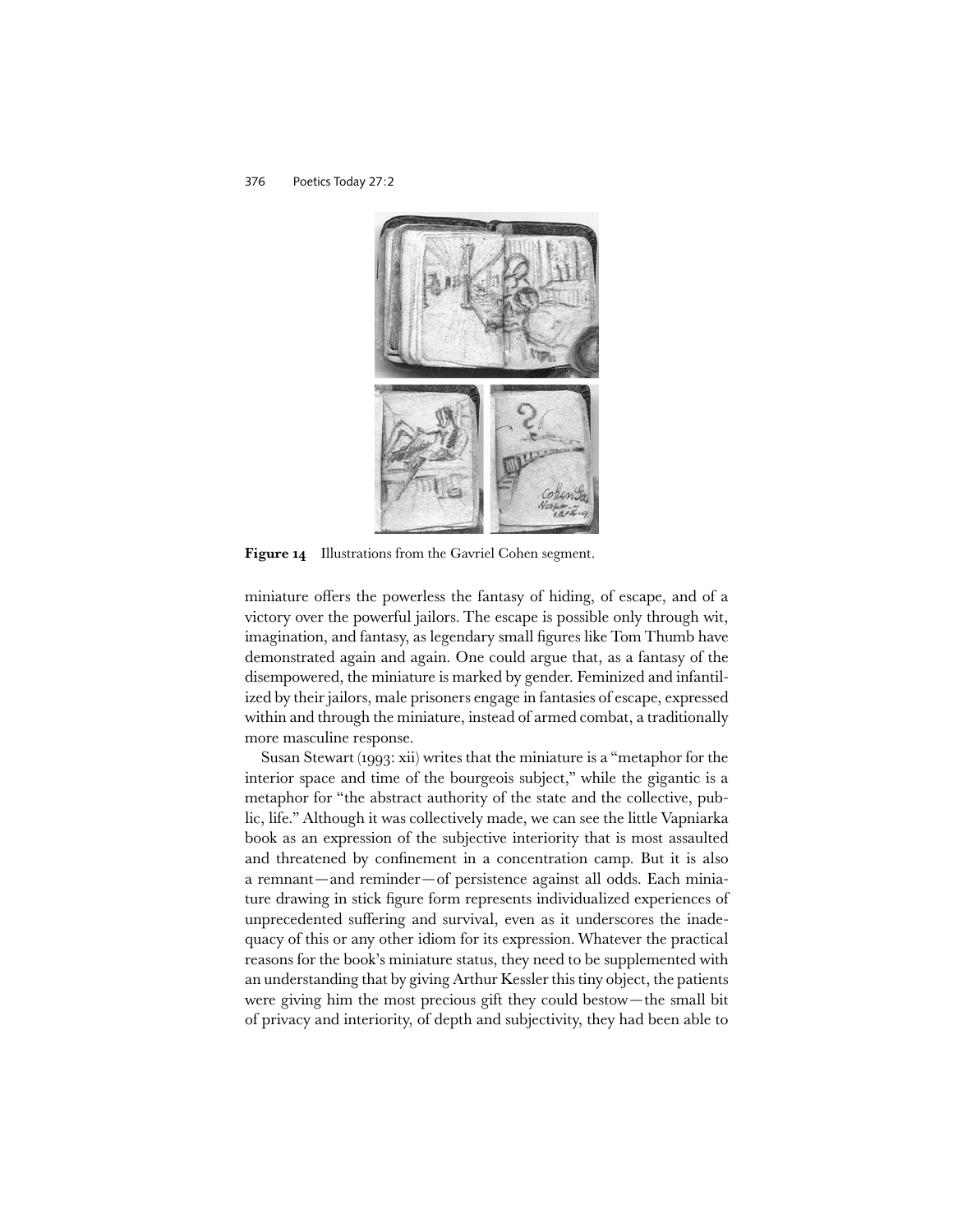preserve. Handmade, jointly conceived and constructed, yet individually imagined, the miniature object they are endowing to him—and through him and his son, to us as well—contains not only their signatures, but also their bodily markings. Through this multiple "act of transfer," the miniature appears as the small core of privacy—a shared privacy in this case that defies smothering by the deadly authority of the state.

Along with other surviving Vapniarka drawings and woodcuts, the little book enables us to imagine the elaborate cultural activities of the Vapniarka camp and their function as forms of spiritual resistance against the dehumanization imposed by the jailors and the despair produced by the spread of an incurable disease. In this way, again, the little book is related to the recipe book from Terezín. In Terezín, where art was sanctioned and even coerced for use in Nazi propaganda efforts, the recipe book, generated by the women as a clandestine project, reflected a refusal and a resistant challenge to the purposes of the Nazi authority.

Additionally, the Vapniarka book's tiny size specifically relates to, and provides a graphic analogue for, another incident of miniaturization discussed in several of the Vapniarka memoirs: the elaborate communal letters the inmates composed and smuggled to the outside world. Here is Gall's (1999: 151) account:

What are our letters like? An ordinary sheet of paper was folded so as to produce 24 squares of one centimeter each. Every square was numbered front and back, each one of us received a code number that corresponded both to the number on one of the squares and to the number of our respective family. I for example had the correspondence Number 14. Once the currier arrived safely with the folded and well-hidden sheet of paper, the letter was cut into the respective squares and everyone received the correct message.

Arthur Kessler, upon receiving the little book as a gift, would no doubt have recalled the miniaturized form of letter writing in which he also participated. For us, as well, its reduced dimension enables us better to visualize those collective letters and the calculated process of producing them. This ability to make us imagine the camp's lively cultural activity or the practice of smuggling letters makes the little book and its drawings into points of memory that pierce through the temporal and experiential layers separating us from the past.

But as we have already seen, more is at stake in the miniature form. The little book's size reflects the minimalism of the master plot that we find in the seven narratives. Perhaps, paradoxically, it is only through minimalism and miniaturization that the prisoners could express the enormity of their experience. As with the recipes from Terezín, it is literally only by going off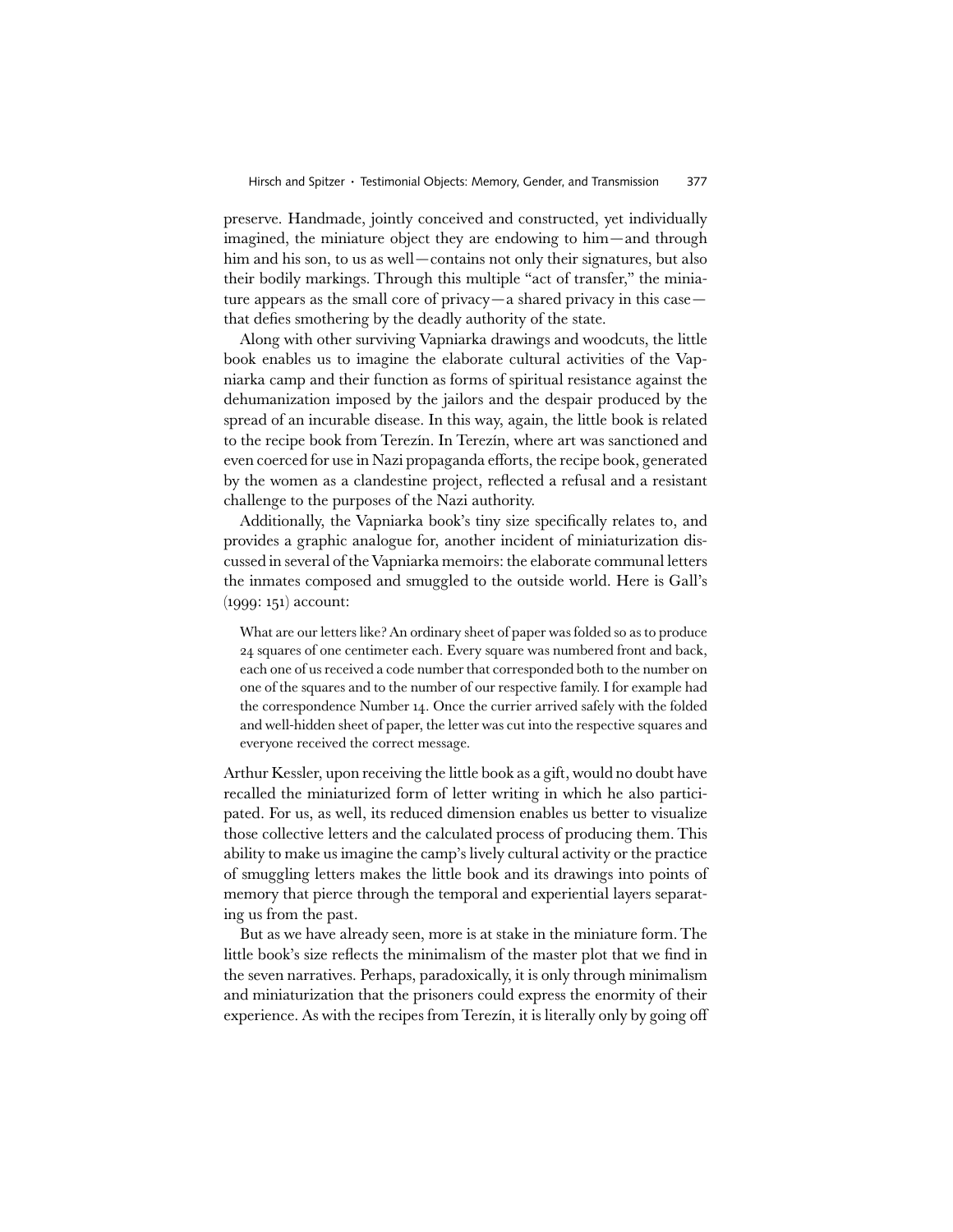the scale in the other direction that we can begin to imagine the numbers, the totality of devastation, the shattering of individuality and collectivity that was the Holocaust. As we look at the recipes and the drawings in the little book, we can imagine how Anny Stern might have read the book her mother transmitted to her, how she might have tried to find hidden messages, accounts and explanations, meanings that exceed the recipe form. We can try to imagine receiving a one-centimeter letter from a relative in Vapniarka, as Judith Kessler, Arthur's wife, did: how minimal the messages must have been and how rich and multivalent they must have become in the act of her probing readings.The recipes from Terezín and the little book from Vapniarka elicit similarly meticulous and multiple readings from us. There is so little space that every line, every word counts as a possible clue. In such a context, minute marks and variations, virtually invisible, become hypervisible, disproportionately enormous.

A similar oscillation between invisibility and hypervisibility marks the question of gender in relation to the Holocaust: its seeming irrelevance makes it all the more relevant and significant. Like a figure/ground pattern, or like the oscillation between stick figures and fleshed out drawings, it emerges as significant, tangible, only to recede again, making space for other concerns.The recipes from Terezín and the drawings from Vapniarka thus become more than microcosms and emblems of the camps in which they were produced—they are emblems for the very process of reading gender within the context of the Holocaust. As points of memory, they have indeed provoked a piercing insight that traverses time and space—the incongruity of gender and the Holocaust, its oscillation between foreground and background, its legibility and illegibility.

The miniature, Stewart (1993: 54) writes further, contains the daydream that ''the world of things can open itself to reveal a secret life . . . a life within life.'' But this tiny memory book, a remnant that has now survived the deaths of those who could have told us more about it, does not reveal its secrets easily. It took bright lights, magnifying glasses, and a great deal of persistence for us to decode even its cover—and yes, once we succeeded, it revealed a secret life. It turns out that the word ''Causa,'' which is part of the book's title, was not meant to be Romanian at all, for it became apparent to us that, before some of the letters had faded, that the cover title actually read "Dr. Honoris Causa, Vapniarca, 1943" (see figure 15).

Once the cover became legible, it became hypervisible, exposing the depths of irony and incongruity structuring this gift. Indeed, the irony revealed is particularly evident to us who dwell in academia.With this gift, patients were bestowing on Arthur Kessler an honorary doctorate from their concentration camp! Once we decode the cover, the book's intent as gift and sou-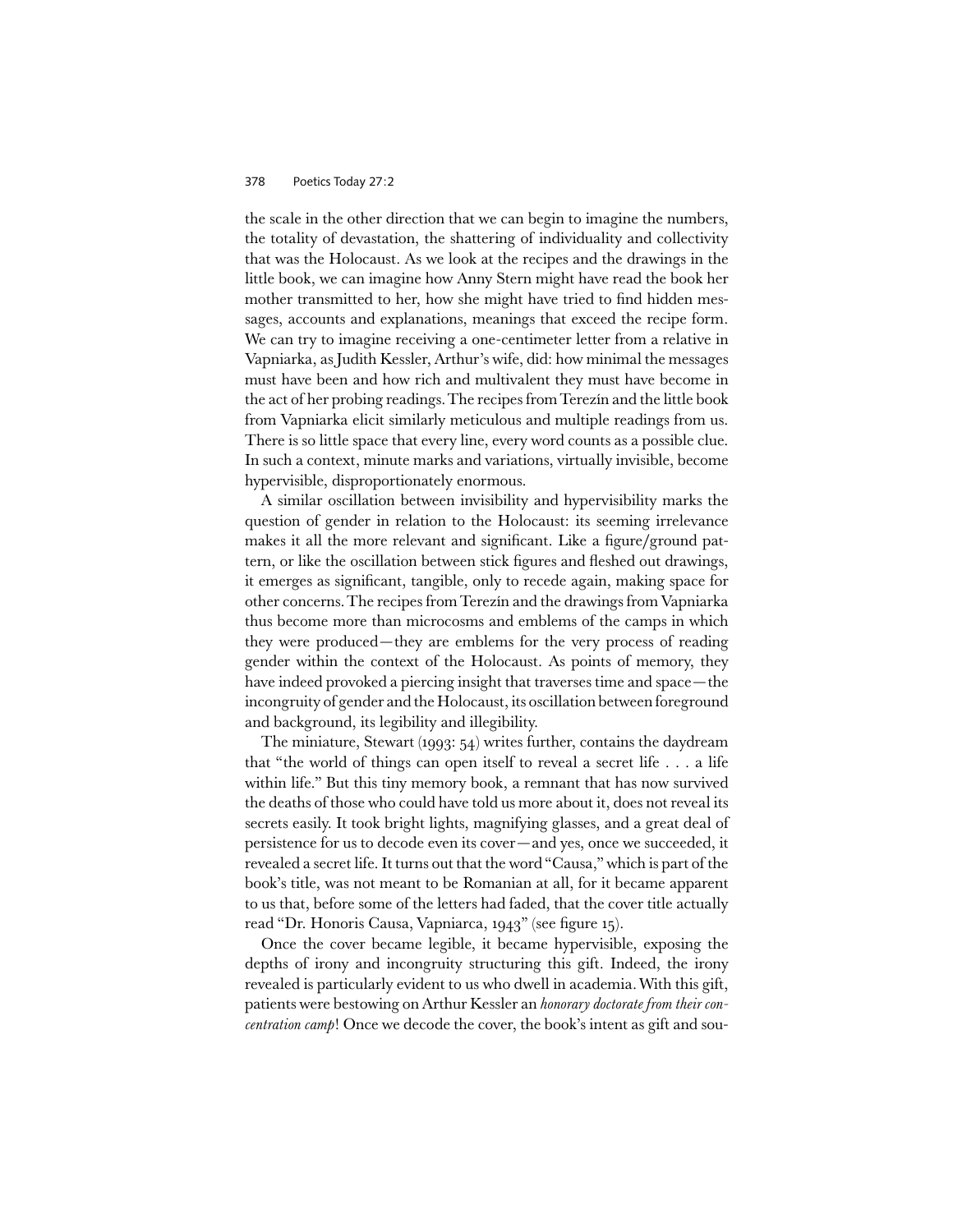

Figure 15 ''Dr. Honoris Causa, Vapniarca, 1943.''

venir is thus superseded by its function as an award of honor—as a kind of ironic certificate of merit embellished by a loopy ribbon made of ordinary string. But that honor does not contain any grand official diploma. It contains, instead, in graphic form, small individual accounts of the patients' encounters with Dr. Kessler.The miniature form, juxtaposed with the grand title, underscores the incongruity of producing art in a concentration camp, of finding kindness, goodness, and friendship in the midst of deprivation and suffering. That juxtaposition, once we are able to make it visible, is indeed poignant. The punctum here is not in the details but precisely in this incongruity that echoes others—the incongruity of asserting humanity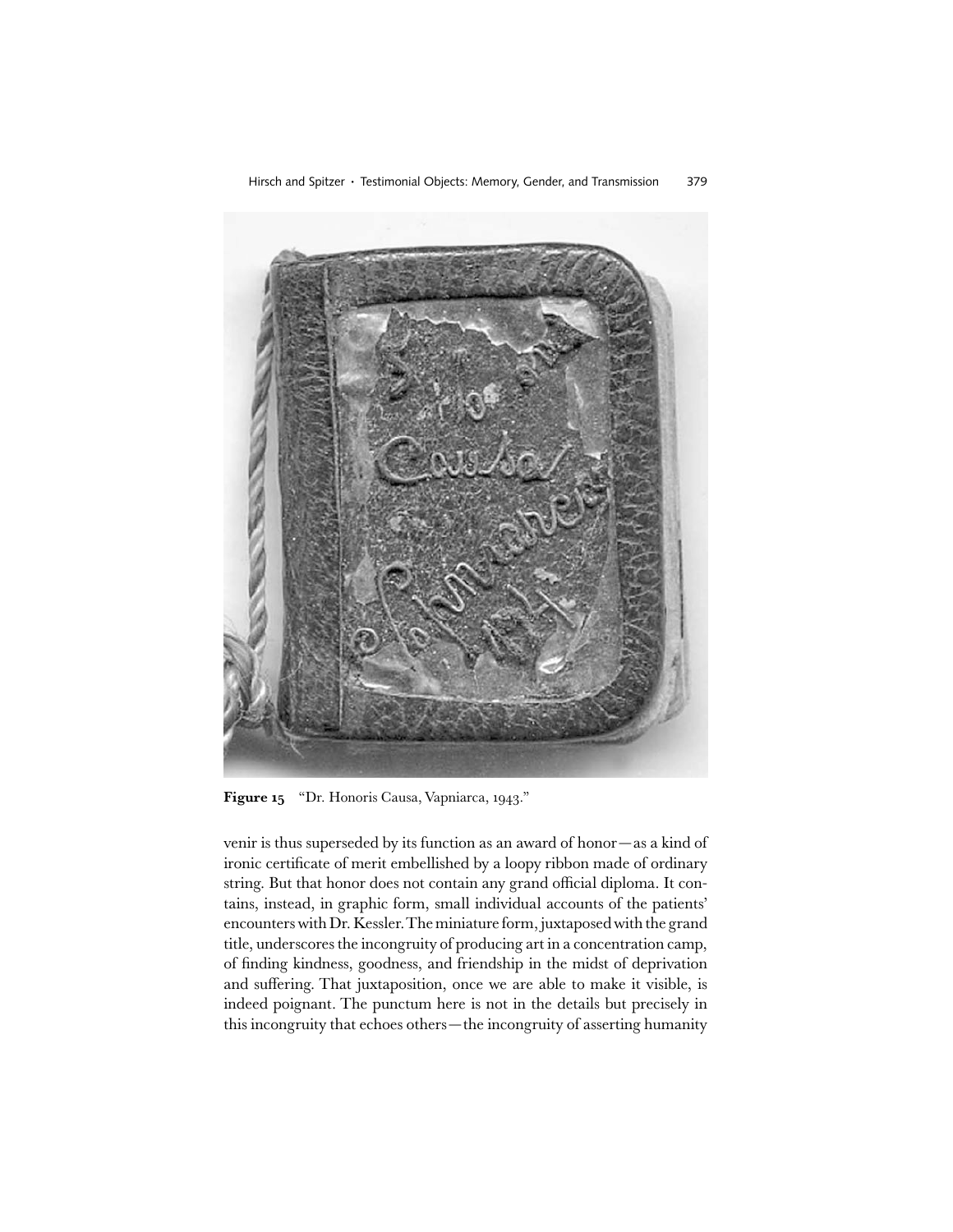in the face of starvation and dehumanization, of figuring hunger through dreams of food, of reading gender in the context of the Holocaust.

But in holding the little book from Vapniarka in the palm of a hand, and by reading its images with an insistent gaze, we can do even more. We can remember those who created and crafted its contents, and we can highlight and try to further transmit their courage, their resilience, and their collaborative determination. And yet, only if we acknowledge the distance that separates us from them, the layers of meaning and the multiple frames of interpretation that the intervening years have introduced and that have influenced our reading, can we hope to receive from them the testimonies and the testaments they may have wished to transmit.

## References

| Adler, Hans G.                                                                                     |
|----------------------------------------------------------------------------------------------------|
| 1958 Theresienstadt, 1941–1945: Das Antlitz einer Zwangsgemeinschaft (Tübingen: Mohr).             |
| Ancel, Jean, ed.                                                                                   |
| 1986 Documents concerning the Fate of Romanian Jewry during the Holocaust. 12 vols. (New York:     |
| Beate Klarsfeld Foundation).                                                                       |
| Bachelard, Gaston                                                                                  |
| 1964 The Poetics of Space, translated by Maria Jolas (Boston: Beacon).                             |
| Baer, Elizabeth, and Myrna Goldenberg, eds.                                                        |
| 2003 Experience and Expression: Women, Nazis, and the Holocaust (Detroit, MI: Wayne State          |
| University Press).                                                                                 |
| Baer, Ulrich                                                                                       |
| 2000 "To Give Memory a Place: Holocaust Photography and the Landscape Tradition,"                  |
| Representations 69: 38-62.                                                                         |
| 2002 Spectral Evidence: The Photography of Trauma (Cambridge, MA: MIT Press).                      |
| Barthes, Roland                                                                                    |
| 1981 Camera Lucida: Reflections on Photography, translated by Richard Howard (New York:            |
| Hill and Wang).                                                                                    |
| Baumel, Judith T.                                                                                  |
| 1998 Double Jeopardy: Gender and the Holocaust (Portland, OR: Vallentine Mitchell).                |
| Benditer, Ihiel                                                                                    |
| 1995 Vapniarca (Tel Aviv: Anais).                                                                  |
| Bos, Pascale R.                                                                                    |
| 2003 "Women and the Holocaust: Analyzing Gender Difference," in Baer and Goldenberg                |
| 2003: 23-52.                                                                                       |
| Carmelly, Felicia S., ed.                                                                          |
| 1997 Shattered! 50 Years of Silence: History and Voices of the Tragedy in Romania and Transnistria |
| (Scarborough, ON: Abbeyfield).                                                                     |
| Carp, Matatias                                                                                     |
| 1994 Holocaust in Rumania: Facts and Documents on the Annihilation of Rumania's Jews, 1940-44,     |
| translated by Seán Murphy (Budapest: Primor).                                                      |
| Chádková, Ludmila                                                                                  |
| 1995 The Terezín Ghetto (Prague: Nase vojsko).                                                     |
| Connerton, Paul                                                                                    |
| 1989 How Societies Remember (Cambridge: Cambridge University Press).                               |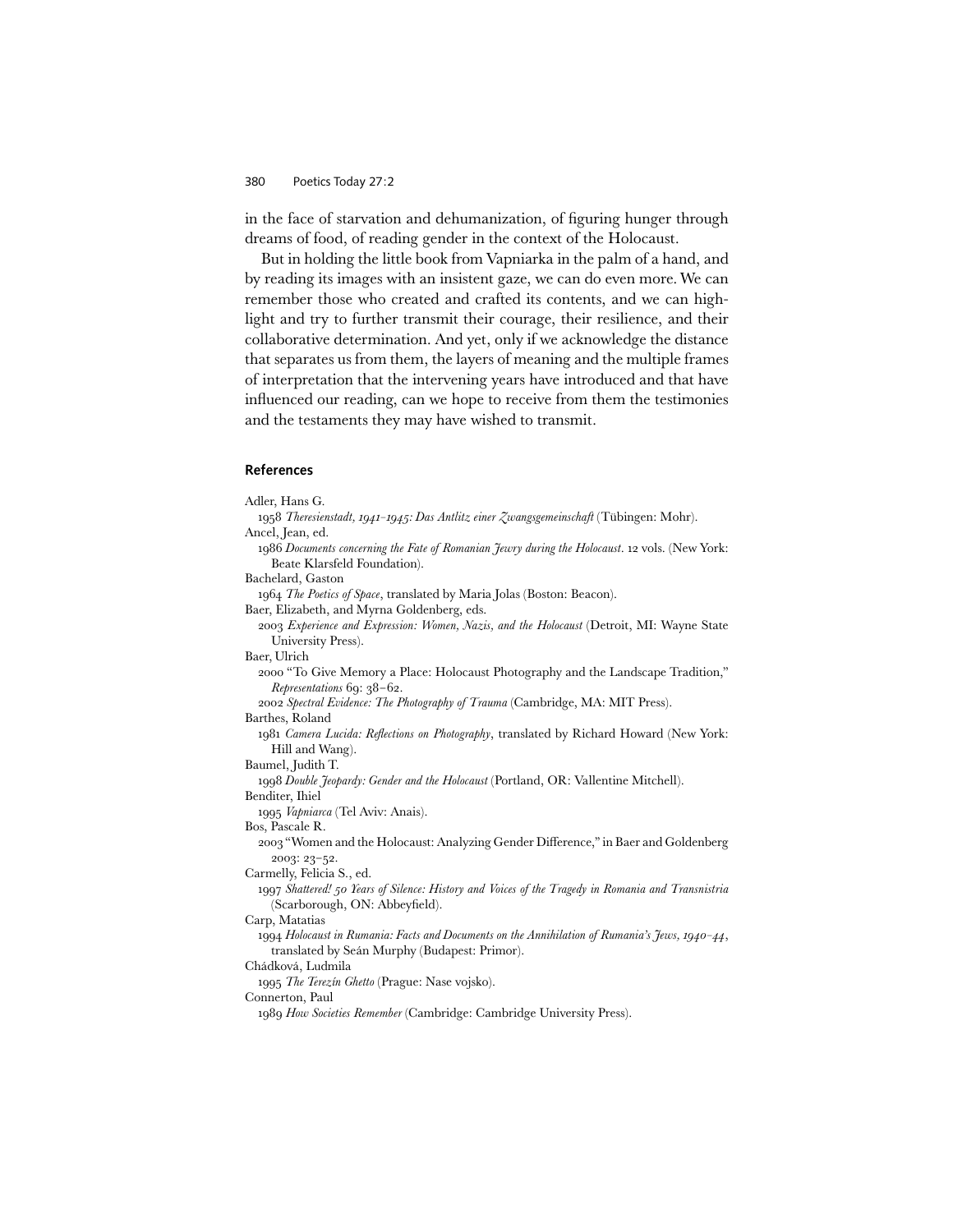| Derrida, Jacques |
|------------------|
|------------------|

2001 The Work of Mourning, edited by Pascale-Anne Brault and Michael Nas (Chicago: Chicago University Press).

De Silva, Cara, ed.

1996 In Memory's Kitchen: A Legacy from the Women of Terezín (Northvale, NJ: J. Aronson). Dubs, Polya

2000 Video interview, Rehovoth, Israel, September 6.

- Eigler, Friederike
	- 2001 ''Engendering Cultural Memory in Selected Post-Wende Literary Texts of the 1990s,'' German Quarterly 74: 392–406.
- Eschebach, Insa, Sigrid Jacobeit, and Silke Wenk
	- 2002 Gedächtnis und Geschlecht: Deutungsmuster in Darstellungen des Nationalsozialistischen Genozids (Frankfurt am Main: Campus Verlag).

Fischer, Julius

1969 Transnistria: The Forgotten Cemetery (New York: South Brunswick).

- Fried, Michael
- 2005 ''Barthes Punctum,'' Critical Inquiry 31: 539–74.

#### Gall, Matei

1999 Finsternis: Durch Gefängnisse, KZ Wapniarka, Massaker und Kommunismus, Ein Lebenslauf in Rumänien 1920–1990 (Konstanz: Hartung-Gorre Verlag).

Gallop, Jane (photographs by Dick Blau)

2003 Living with His Camera (Durham, NC: Duke University Press).

- Goldenberg, Myrna
	- 1990 ''Different Horrors, Same Hell: Women Remembering the Holocaust,'' in Thinking the Unthinkable: Meanings of the Holocaust, edited by Roger S. Gottlieb, 150–66 (New York: Paulist).

#### Harris, Stefanie

2001 "The Return of the Dead: Memory and Photography in W. G. Sebald's Die Ausgewanderten,'' German Quarterly 74: 379–91.

#### Hartman, Saidiya V.

1997 Scenes of Subjection: Terror, Slavery, and Self-Making in Nineteenth-Century America (New York: Oxford University Press).

#### Hirsch, Marianne

- 1997 Family Frames: Photography, Narrative, and Postmemory (Cambridge, MA: Harvard University Press).
- 1999 "Projected Memory: Holocaust Photographs in Personal and Public Fantasy," in Acts of Memory, edited by Mieke Bal, Jonathan Crewe, and Leo Spitzer, 3-23 (Hanover, NH: Dartmouth College Press/University Press of New England).
- 2001 ''Surviving Images: Holocaust Photographs and the Work of Postmemory,'' in Zelizer 2001: 215–46.
- 2002 "Marked by Memory: Feminist Reflections on Trauma and Transmission," in Extremities: Trauma, Testimony, and Community, edited by Nancy K. Miller and Jason Tougaw, 71–91 (Urbana: University of Illinois Press).

Hirsch, Marianne, and Valerie Smith

2002 ''Feminism and Cultural Memory: An Introduction,'' Signs 28: 1–19.

Hirsch, Marianne, and Leo Spitzer

- 1993 "Gendered Translations: Claude Lanzmann's Shoah," in Gendering War Talk, edited by Miriam Cooke and Angela Woollacott, 3–19 (Princeton, NJ: Princeton University Press).
- 2005 ''Erinnerungspunkte: Schoahfotografien in zeitgenössischen Erzählungen,'' Fotogeschichte: Beiträge zur Geschichte und Ästhetik der Fotografie 95: 29–44.
- forthcoming "'There was never a camp here': Searching for Vapniarka," in Locating Mem-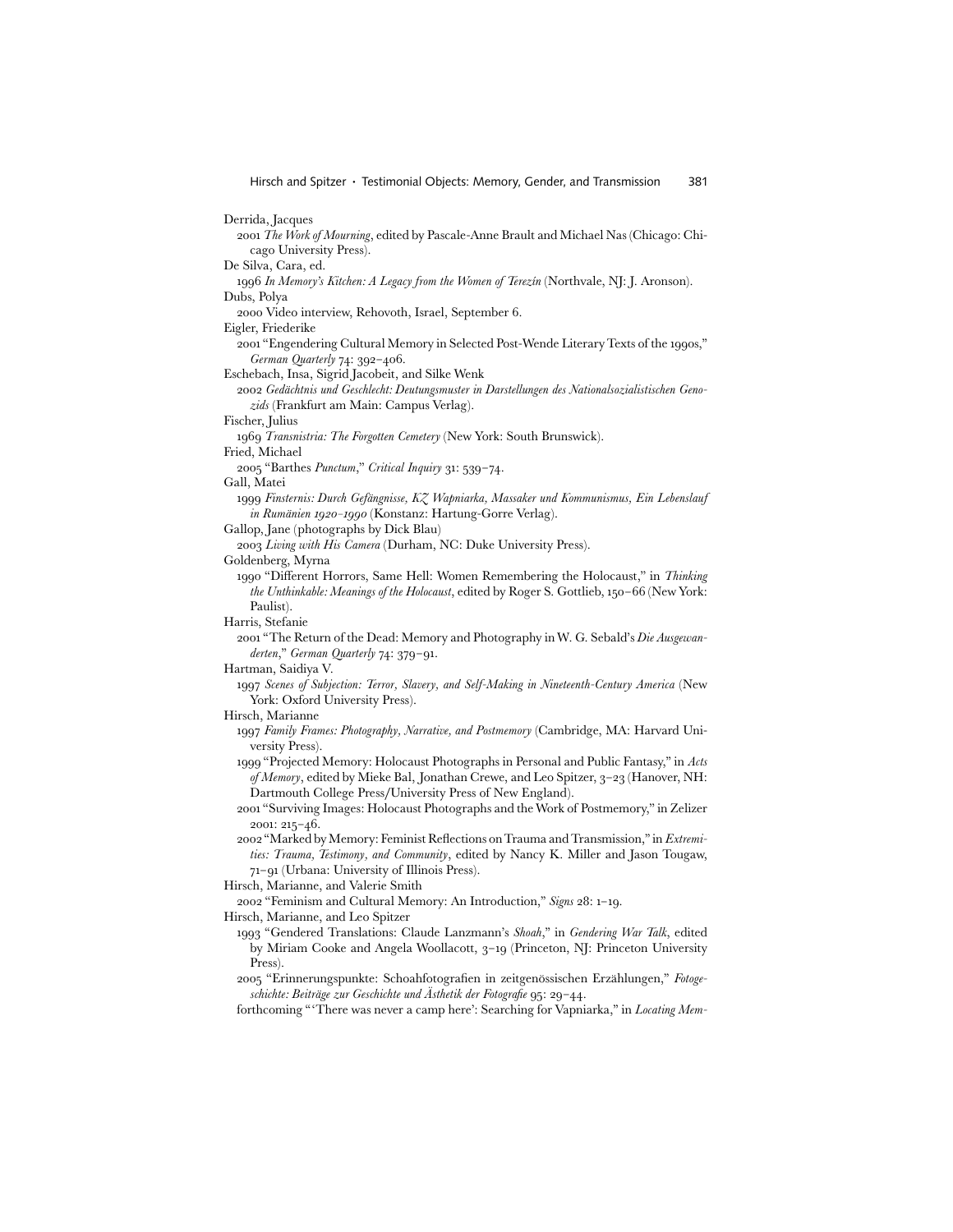ory: Photographic Acts, edited by Annette Kuhn and Kirsten McAllister (New York: Berghahn).

- Hornstein, Shelley, and Florence Jacobowitz
- 2002 Image and Remembrance: Representation and the Holocaust (Bloomington: Indiana University Press).

Horowitz, Sara

2000 ''Gender, Genocide, and Jewish Memory,'' Prooftexts 20 (1): 158–90.

2001 ''The Wounded Tongue: Engendering Holocaust Memory,'' in Shaping Losses: Cultural Memory and the Holocaust, edited by Julia Epstein and Lori Lefkowitz,  $107-27$  (Urbana: University of Illinois Press).

Hüppauf, Bernd

1997 "Emptying the Gaze: Framing Violence through the Viewfinder," New German Critique 72: 3–44.

Ioanid, Radu

2000 The Holocaust in Romania: The Destruction of Jews and Gypsies under the Antonescu Regime, translated by Marc J. Masurovsky (Chicago: I. R. Dee, in association with the United States Holocaust Memorial Museum).

Jones, Amelia

2002 ''The 'Eternal Return': Self-Portrait Photography as a Technology of Embodiment,'' Signs 27: 947-78.

Kahane, Claire

- 2000 ''Dark Mirrors: A Feminist Reflection on Holocaust Narrative and the Maternal Metaphor," in Feminist Consequences: Gender and Culture, edited by Elisabeth Bronfen and Misha Kavka, 161–88 (New York: Columbia University Press).
- Katz, Esther, and Joan M. Ringelheim, eds.
	- 1983 Proceedings of the Conference on Women Surviving the Holocaust (New York: Occasional Papers from the Institute for Research in History).

#### Kessler, Arthur

1947 ''Lathyrismus,'' Psychiatrie und Neurologie 112 (6): 345–76.

Kessler, David

2000 Videotaped interview, Suceava, Romania, July 13.

#### Kramer, Lillian S.

1999 Women's Holocaust Writing: Memory and Imagination (Lincoln: University of Nebraska Press).

Kritzman, Lawrence D.

1988 "Roland Barthes: The Discourse of Desire and the Question of Gender," Modern Language Notes 103: 848–64.

Liss, Andrea

1998 Trespassing through Shadows: Memory, Photography, and the Holocaust (Minneapolis: University of Minnesota Press).

Morris, Leslie

2001 ''The Sound of Memory,'' German Quarterly 74: 368–78.

Ofer, Dalia, and Lenore J. Weitzman, eds.

1998 Women in the Holocaust (New Haven, CT: Yale University Press).

Olin, Margaret

2002 "Touching Photographs: Roland Barthes's 'Mistaken' Identification," Representations 80 (1): 99–118.

Phelan, Peggy

2002 "Francesca Woodman's Photography: Death and the Image One More Time," Signs 27: 979–1004.

Prosser, Jay

2005 Light in the Dark Room: Photography and Loss (Minneapolis: University of Minnesota Press).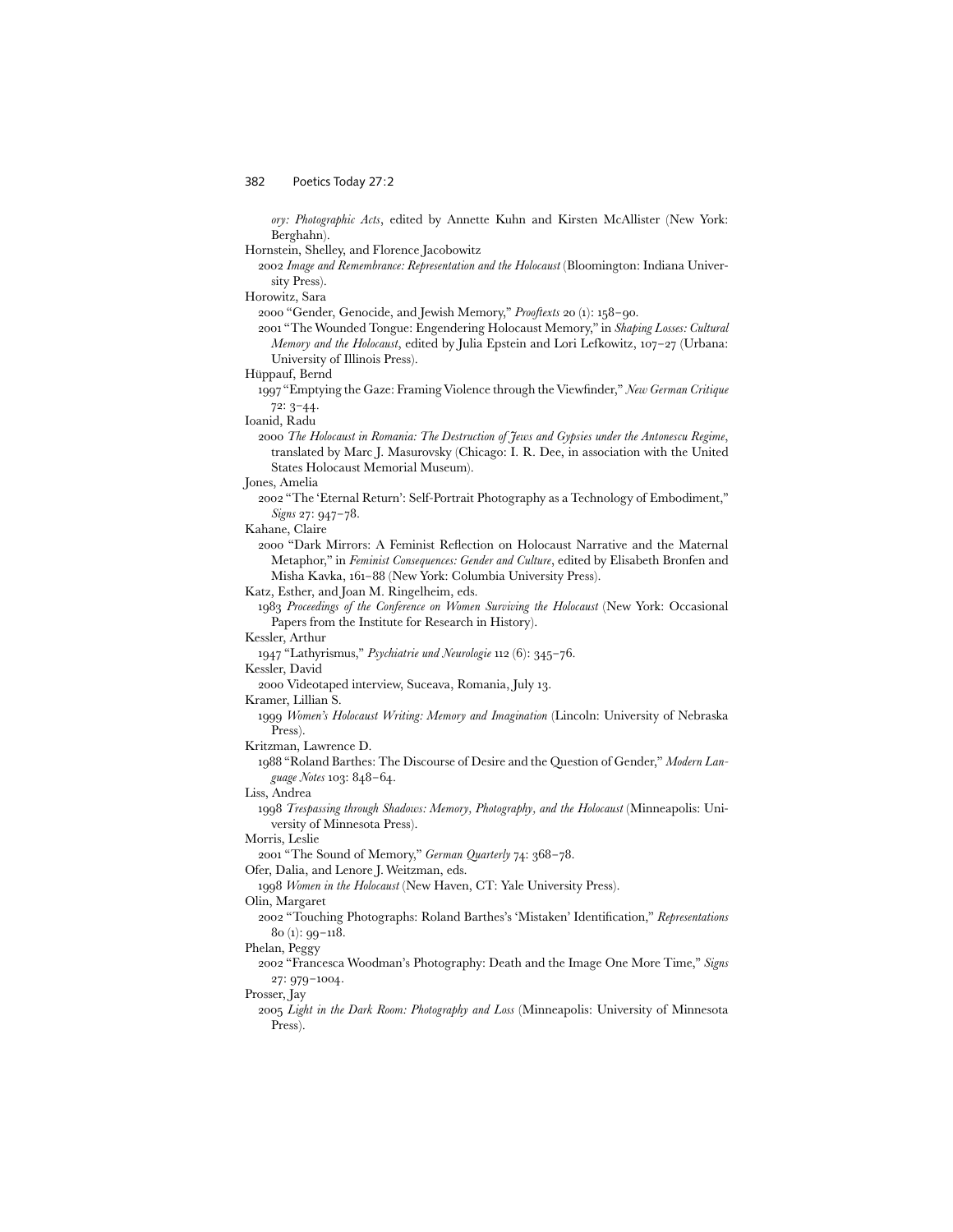| Rabaté, Jean-Michel                                                                                                                                                |
|--------------------------------------------------------------------------------------------------------------------------------------------------------------------|
| 1997 Writing the Image after Roland Barthes (Philadelphia: University of Pennsylvania Press).                                                                      |
| Ringelheim, Joan M.                                                                                                                                                |
| 1984 "The Unethical and the Unspeakable: Women and the Holocaust," in Simon Wiesenthal                                                                             |
| Center Annual 1: 69-87.                                                                                                                                            |
| 1990 "Thoughts about Women and the Holocaust," in Thinking the Unthinkable: Meanings of<br>the Holocaust, edited by Roger S. Gottlieb, 141-49 (New York: Paulist). |
| Rittner, Carol, and John K. Roth, eds.                                                                                                                             |
| 1993 Different Voices: Women and the Holocaust (New York: Paragon House).                                                                                          |
| Schor, Naomi                                                                                                                                                       |
| 1987 Reading in Detail: Aesthetics and the Feminine (New York: Methuen).                                                                                           |
| Schwertfeger, Ruth                                                                                                                                                 |
| 1989 Women of Theresienstadt: Voices from a Concentration Camp (Oxford: Berg).                                                                                     |
| Simon, Nathan                                                                                                                                                      |
| 1994 "Auf allen Vieren werdet ihr hinauskriechen": Ein Zeugenbericht aus dem KZ Wapniarka (Berlin:                                                                 |
| Institut Kirche und Judentum).                                                                                                                                     |
| Spillers, Hortense                                                                                                                                                 |
| 1987 "Mama's Baby, Papa's Maybe: An American Grammar Book," Diacritics 17: 65-81.                                                                                  |
| Stewart, Susan                                                                                                                                                     |
| 1993 On Longing: Narratives of the Miniature, the Gigantic, the Souvenir, the Collection (Durham,                                                                  |
| NC: Duke University Press).                                                                                                                                        |
| Tec, Nechama                                                                                                                                                       |
| 2003 Resilience and Courage: Women, Men, and the Holocaust (New Haven, CT: Yale University<br>Press).                                                              |
| Troller, Norbert                                                                                                                                                   |
| 1991 Theresienstadt: Hitler's Gift to the Jews, translated by Susan E. Cernyak-Spatz (Chapel                                                                       |
| Hill: University of North Carolina Press).                                                                                                                         |
| van Alphen, Ernst                                                                                                                                                  |
| 1997 Caught by History: Holocaust Effects in Contemporary Art, Literature, and Theory (Stanford,                                                                   |
| CA: Stanford University Press).                                                                                                                                    |
| 2005 Art in Mind: How Contemporary Images Shape Thought (Chicago: University of Chicago                                                                            |
| Press).                                                                                                                                                            |
| Yacobi, Tamar                                                                                                                                                      |
| 2002 "Ekphrasis in the Service of Time: The Case of Dan Pagis," Interfaces, II 19/20: 3-25.                                                                        |
| Zelizer, Barbie                                                                                                                                                    |
| 1998 Remembering to Forget: Holocaust Memory through the Camera's $E_{\mathcal{V}}$ e (Chicago: University of                                                      |
| Chicago Press).                                                                                                                                                    |
| Zelizer, Barbie, ed.                                                                                                                                               |

2001 Visual Culture and the Holocaust (New Brunswick, NJ: Rutgers University Press).